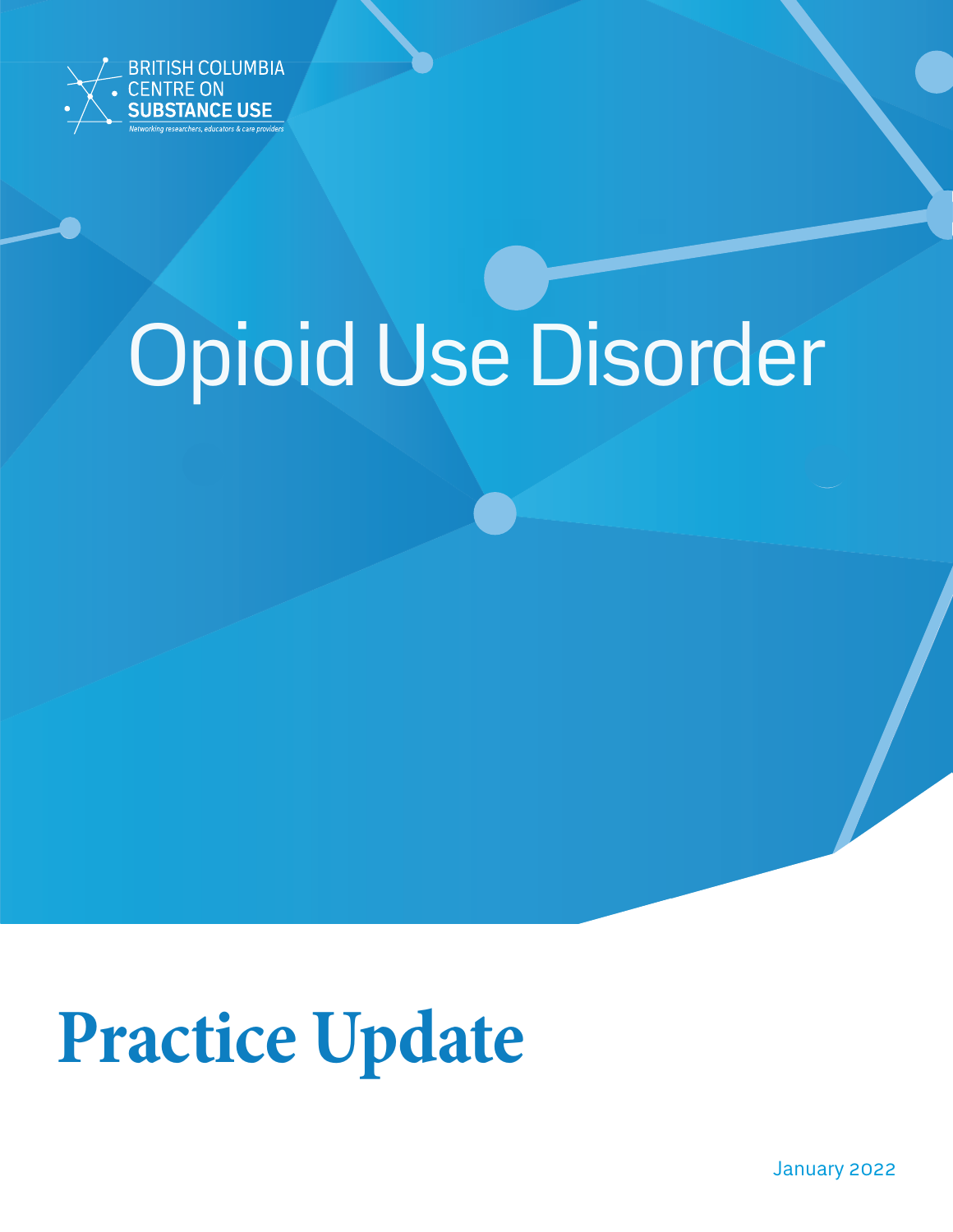## **Land Acknowledgement**

We would like to respectfully acknowledge that the land on which we work is the unceded territory of the Coast Salish Peoples, including the territories of the xwməθkwəỳəm (Musqueam), Skwxwú7mesh (Squamish), and səlililwəta<sup>7</sup>*I* (Tsleil-Waututh) Nations.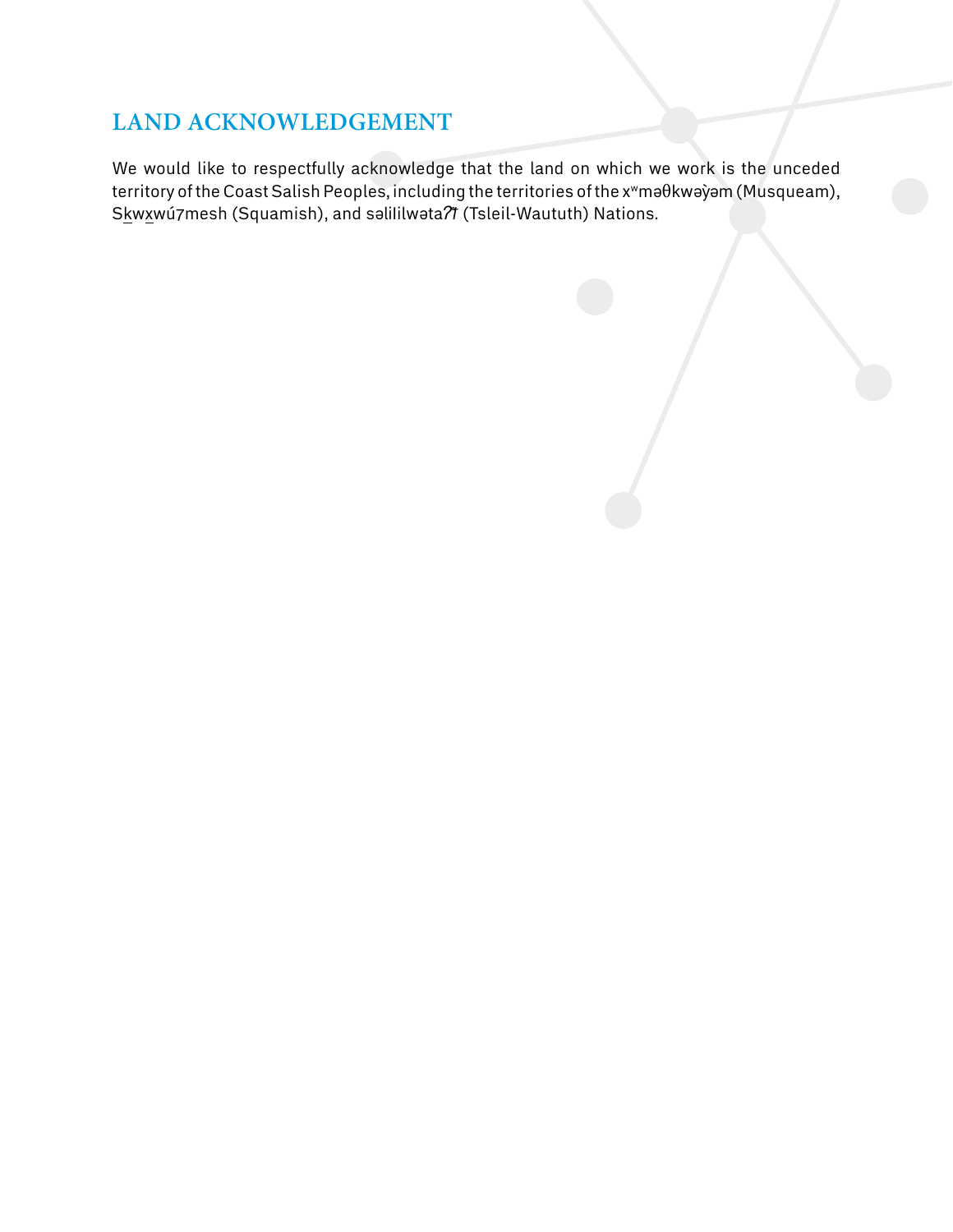## **IN THIS DOCUMENT**

- 1. [Overview](#page-2-0)
- 2. PART 1: UPDATES TO OPIOID AGONIST TREATMENT PRACTICE
- 3. [Part 2: Prescribing Opioids to Reduce Overdose Risk and Other Harms](#page-12-0)
- 4. [Appendix 1: Informed Consent](#page-25-0)
- 5. [Appendix 2: Authorship List](#page-27-0)

#### <span id="page-2-0"></span>**Overview**

On April 14, 2016, the Provincial Health Officer declared a public health emergency under the Public Health Act, following an unprecedented increase in overdose-related harms due to an unregulated, unpredictable, and highly toxic drug supply. In response to this emergency, the Ministry of Health and the BC Centre on Substance Use (BCCSU) prioritized the development and publication of the provincial *[Guideline for the Clinical Management of Opioid Use Disorder](https://www.bccsu.ca/opioid-use-disorder/) (2017 OUD Guideline)*, which was published in February 2017 and officially adopted as the provincial standard in June 2017. The guideline aims to provide comprehensive clinical care guidance to health care providers across the addiction care continuum in the province, which has improved access to evidence-based treatment for patients and families and reduced the significant harms associated with opioid use disorder (OUD) in BC.

Since publication, evidence, best practices of care, and clinical experience have continued to grow, thus necessitating an update to the guideline to ensure it continues to reflect the most recent, high-quality, and comprehensive evidence on the full continuum of care for OUD. This update was planned for release in 2020. However, following the March 17, 2020, BC declaration of a public health emergency due to the COVID-19 pandemic, the BCCSU, Ministry of Mental Health and Addictions, and Ministry of Health mobilized a group of expert clinicians, people with lived and living experience, and other relevant stakeholders to rapidly develop interim clinical guidance, *[Risk Mitigation in the Context of Dual Pandemics](https://www.bccsu.ca/covid-19/) (Risk Mitigation)*, which built on *Prescriber Guidelines for Risk Mitigation in the Context of Dual Public Health Emergencies* from Vancouver Coastal Health (VCH) Authority. It was recognized that the COVID-19 pandemic would compound the harms and challenges of the toxic drug supply and overdose emergency declared in April 2016, and would increase a number of risks for people who use drugs. These risks include unintentional poisoning, overdose, and other harms related to the illicit toxic drug supply, the risk of infection and spread of COVID-19 among those with underlying health conditions and who face social marginalization, and risks due to withdrawal for those who must self-isolate or quarantine to prevent the spread of COVID-19. The emergence of the pandemic necessitated that the inprogress update to the *2017 OUD Guideline* be put on hold, to respond to the intersection of dual health crises.

a The OUD cohort is an administrative database that captures all BC residents with an indication of OUD since 1996. The cohort is identified using linked population-level administrative databases, capturing provincial health insurance plan registration, physician billing records, hospitalizations, medication dispensations, emergency department visits, perinatal services for all provincial births, mortality and cause of death.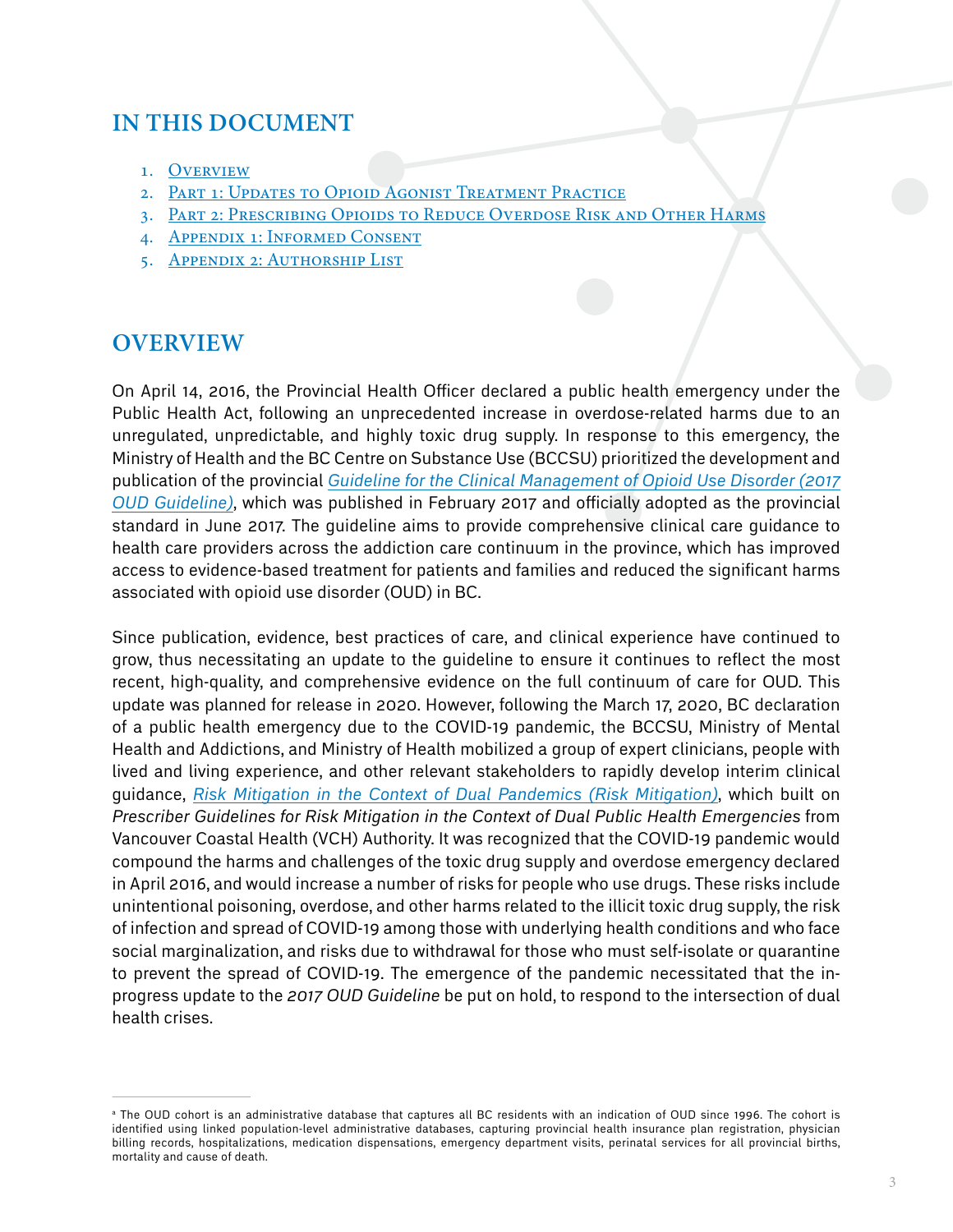Since the public health emergency declaration in 2016, at least 8,574 British Columbians have died from illicit drug toxicity.' Recent data from the OUD Cohortª indicates that there was a 19.2% increase in diagnosed (detected) OUD between September 2018 and September 2020. It should be noted, however, that the factors underlying this increase are not well understood—for example, it is unclear whether screening and detection are improving and thus identifying more individuals with OUD, more people are using opioids and developing OUD, or a combination.

Illicit drug poisoning continues to be the leading cause of unnatural death in BC, surpassing homicides, suicides, and motor vehicle collisions<sup>2</sup>; life expectancy at birth is declining in BC largely due to the overdose public health emergency.<sup>3</sup> In 2020 alone, an estimated almost 70,000 potential years of life were lost due to illicit drug toxicity deaths in BC, with the average age at death being 43 years old.4 *The primary driver of this crisis is the growing toxicity and unpredictability of illegally-manufactured and distributed drugs adulterated with fentanyl*  and other highly potent synthetic opioids.<sup>5</sup> Higher fentanyl concentrations and an increase in unexpected, dangerous combinations of drugs (e.g., benzodiazepines and fentanyl) have been observed across multiple drug surveillance data sources across the province. $<sup>b</sup>$ </sup>

#### About this Document

This practice update is composed of two parts. The first provides updates on the provision of opioid agonist treatment (OAT) in line with planned updates to the forthcoming provincial OUD Guideline. These updates are based on research evidence published since the *2017 OUD Guideline* was published, as well as clinical experience in BC.

The second part provides an overview of clinical experience and preliminary data from a year of *Risk Mitigation* prescribing, and introduces practice options to reduce individuals' reliance on the illicit opioid supply and related risks, including illicit drug poisoning, outside of the context of risk of COVID-19. These practice options, including trialing the prescription of oral hydromorphone and sustained-release oral morphine (M-Eslon) to help separate individuals from the toxic drug supply, do not constitute treatment for OUD. They are, instead, positioned as a harm reduction approach that may be trialed, based on thorough assessment, patient consultation and clinical judgment, in order to reduce the risk of overdose death and other harms for individuals who are not interested in OAT or for those who remain at high risk of overdose despite appropriately dosed OAT. As described in Part 2, these interventions can be paired with OAT and other psychosocial treatment interventions and supports, when appropriate and aligned with individual patient goals. Readers should familiarize themselves with *[2017 OUD Guideline](https://www.bccsu.ca/opioid-use-disorder/)* before reading this update.

 $^{\rm b}$  It should be noted that the existing evidence on treating OUD was developed in the context of wide-spread heroin use and availability, not the more potent fentanyl and analogues that are now ubiquitous in the drug supply in BC and elsewhere. Clinical experience indicates that best practices derived from the evidence regarding treating individuals who use heroin (e.g., dosing, titration) are often insufficient for individuals with extremely high tolerance from fentanyl.

<sup>&</sup>lt;sup>c</sup> This practice update helps enact recent government policy, [Access to Prescribed Safer Supply in British Columbia.](https://www2.gov.bc.ca/assets/gov/overdose-awareness/prescribed_safer_supply_in_bc.pdf) As part of the development process of this practice update, broad consultation was sought from key stakeholders, including health systems partners, OAT prescribers in BC, and people with lived and living experience. Given the direction of government, review focused on the clinical guidance contained in this document, rather than the concept of prescribing to reduce risks associated with the toxic illicit drug supply.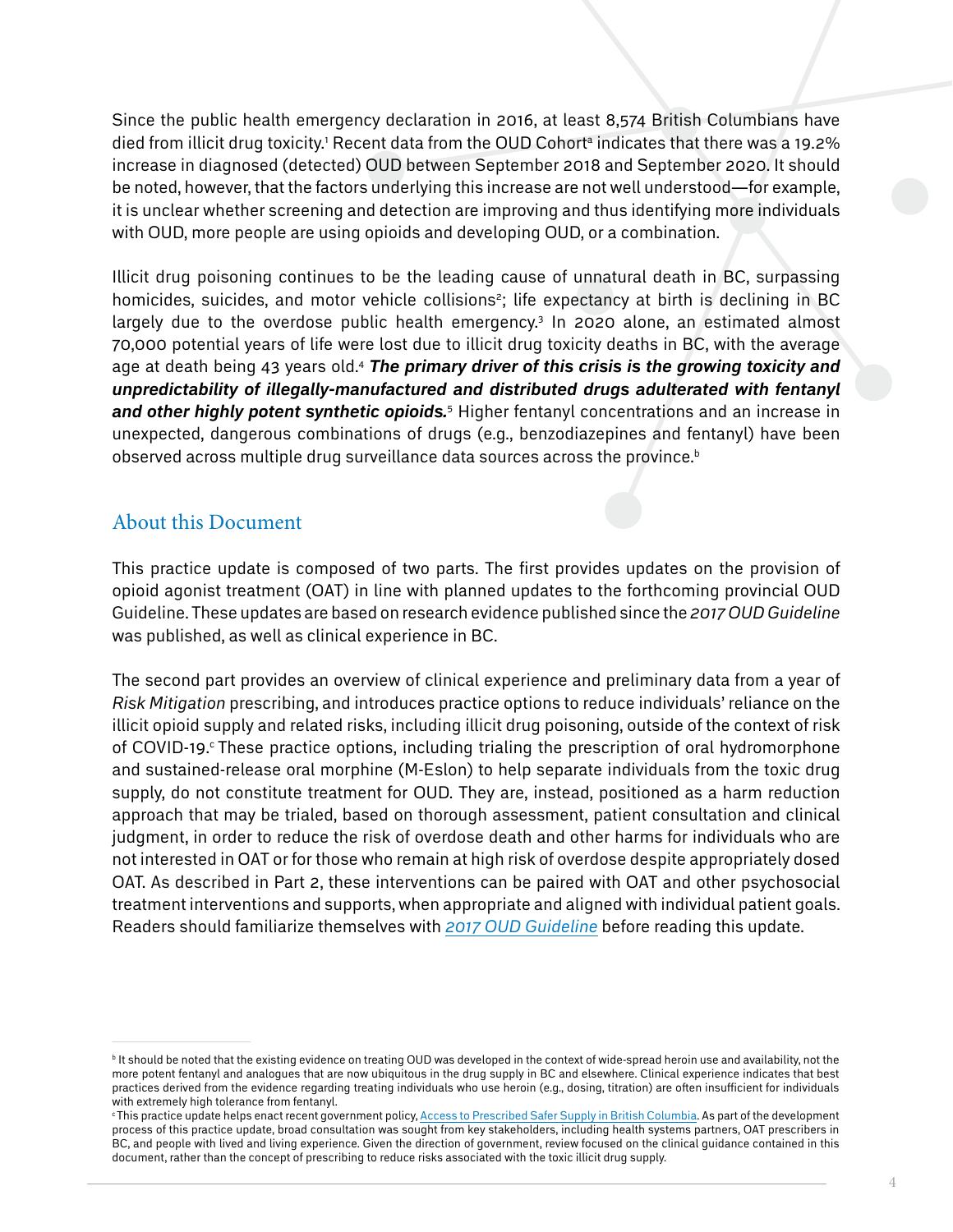## <span id="page-4-0"></span>**Part 1: Updates to Opioid Agonist Treatment Practice**

Since the *2017 OUD Guideline* was published, several key updates to OAT practice have emerged, based on both research evidence and clinical experience.

Although current research evidence is limited, clinical experience indicates that some individuals with extremely high tolerance due to fentanyl require significantly higher OAT doses than were common when the illicit opioid supply was characteristically heroin (i.e., non-pharmaceutical diacetylmorphine) or, at the start of the public health emergency, had lower levels of fentanyl adulteration. In addition, although buprenorphine/naloxone may still be considered a preferred firstline medication due to its superior safety profile, which allows for take-home dosing immediately or soon after initiation, clinicians should carefully assess patients and discuss the advantages and disadvantages of the all 3 oral OAT medications, regardless of the patient's previous OAT trials. Data regarding comparative treatment retention among the 3 oral OAT medications is mixed. For example, a 2021 meta-analysis (N=10 RCTs, 3 observational studies; n=5,065) found that retention rates—both length of time retained in study and presence on final day of study—are generally equal for fixed-dose oral OAT with methadone and buprenorphine/naloxone; however, the average retention rate across studies was highly variable and the evidence quality was rated as low.6 Conversely, data from 2012–2018 in BC found that buprenorphine/naloxone was twice as likely as methadone to be discontinued (SROM discontinuation was not reported).7 It is not clear, however, if those individuals discontinuing medication transitioned to another OAT medication or discontinued OAT entirely. In addition, Austrian data from 2011–2012 found that SROM had a significantly higher retention rate compared to both methadone and buprenorphine/naloxone.<sup>8</sup>

Prescribers should work with each patient to determine which medication is most therapeutically suitable, based on their circumstances, goals, and previous treatment experiences.

This section provides information on:

- Updates to treatment with buprenorphine/naloxone, including micro-dosing inductions and new formulations [\(p. 6\)](#page-4-1)
- New methadone formulations  $(p. 11)$  $(p. 11)$
- Updated titration and dosing information for slow-release oral morphine  $(p. 11)$  $(p. 11)$
- <span id="page-4-1"></span>Guidance on clinical flexibility in response to local and global emergencies ( $p. 12$ )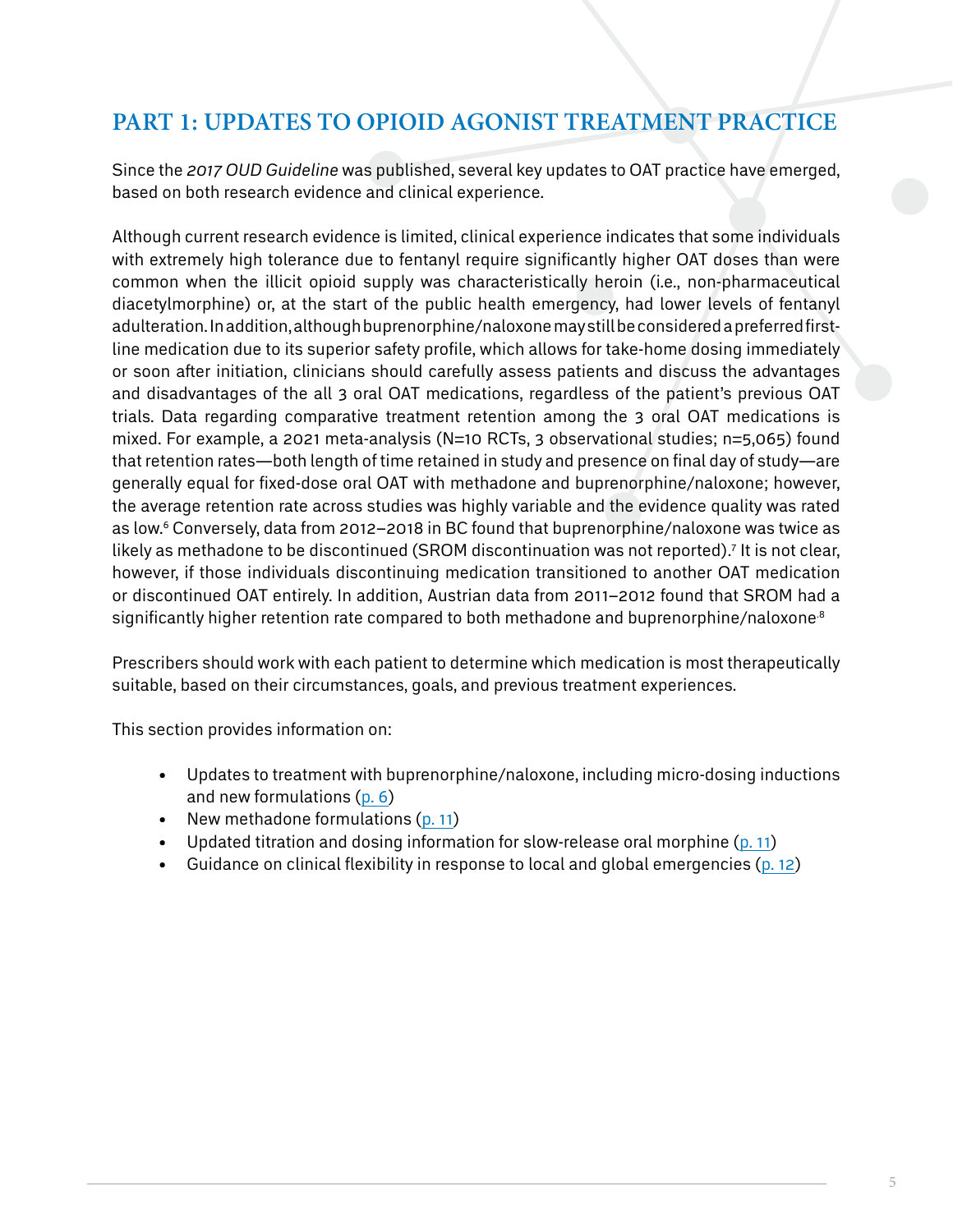#### Buprenorphine/naloxone

This section contains several key updates to inform buprenorphine/naloxone prescribing, including guidance on micro-dosing inductions, information on additional formulations, and information on resources for initiating buprenorphine/naloxone in emergency departments.

#### *Buprenorphine/naloxone Micro-dosing Induction*

A variety of methods of transitioning from a full opioid agonist (whether prescribed or illicit) to buprenorphine, a partial agonist, have been described in the literature.<sup>9</sup> Traditionally, a buprenorphine induction has required a period of abstinence from opioids to ensure that withdrawal is not precipitated. This period can be both time-consuming and challenging for patients,10,11 as it requires patients to be in moderate withdrawal prior to induction; if insufficient time has passed since last opioid use,<sup>d</sup> the introduction of buprenorphine, a partial agonist with high affinity for the opioid receptor, may cause precipitated withdrawal. A micro-dosing induction that slowly up-titrates small doses of buprenorphine with cessation of all other opioids once a therapeutic dose has been reached has been described in the literature.<sup>12</sup> A 2021 systematic review included 19 case studies/series and 1 feasibility study (n=57).<sup>13</sup> All 57 patients were able to reach a maintenance dose, and 95% (54/47) did not report precipitated withdrawal during the induction process. Twenty-six patients (46%) were co-prescribed full agonists (including methadone, fentanyl, hydromorphone, and morphine), with the rest continuing to use illicit opioids during the induction period. Although all included patients achieved a maintenance dose, some patients required multiple attempts, and return to illicit opioid use (or relapse) was reported for 5 patients. The median starting dose for studies that did not report precipitated withdrawal was 0.5mg, median duration was 6 days, median maintenance dose was 16mg, and mean rate of dose change to 8mg was 1.36mg/day.13 While the findings are promising, it should be noted that the overall quality of included studies was rated as poor, and lack of standardized outcome measures and comparative effectiveness studies limit conclusions regarding effectiveness. There is significant variability and a lack of standardization in the micro-dosing induction protocols reported.<sup>13</sup>

Several case studies and case series have also reported findings in favour of the use of microdosing inductions. These include successfully transitioning patients (n=6) onto long-acting subcutaneouse buprenorphine,14,15 a micro-dosing induction paired with assertive community outreach to successfully initiate a patient with multiple past treatment attempts and complex medical comorbidities onto buprenorphine/naloxone,<sup>16</sup> and micro-dosing inductions for individuals prescribed opioids for analgesia.<sup>17,18</sup>

Research is ongoing to gather high-quality evidence of the efficacy of micro-dosing induction compared to standard buprenorphine induction; two randomized controlled trials are planned

d 12–16 hours for short-acting opioids like diacetylmorphine or hydromorphone; 24–72 hours for longer-acting opioids like methadone; ≥24 hours for suspected, confirmed, or unknown fentanyl. Note that 24 hours after last methadone dose may not be sufficient to avoid precipitated withdrawal. Clinicians must ensure that clinical opiate withdrawal scale score is above 12 before administering first buprenorphine/naloxone dose in a traditional induction.

e Note, extended-release buprenorphine (Sublocade) is available in BC through Special Authority who have been clinically stabilized on 8mg to 24 mg of transmucosal buprenorphine/naloxone for a minimum of 7 days. Sublocade induction through micro-dosing induction would not currently be covered by PharmaCare; however, micro-dosing induction followed by 7 days on at least 8mg buprenorphine/naloxone followed by transition to Sublocade would be eligible for coverage.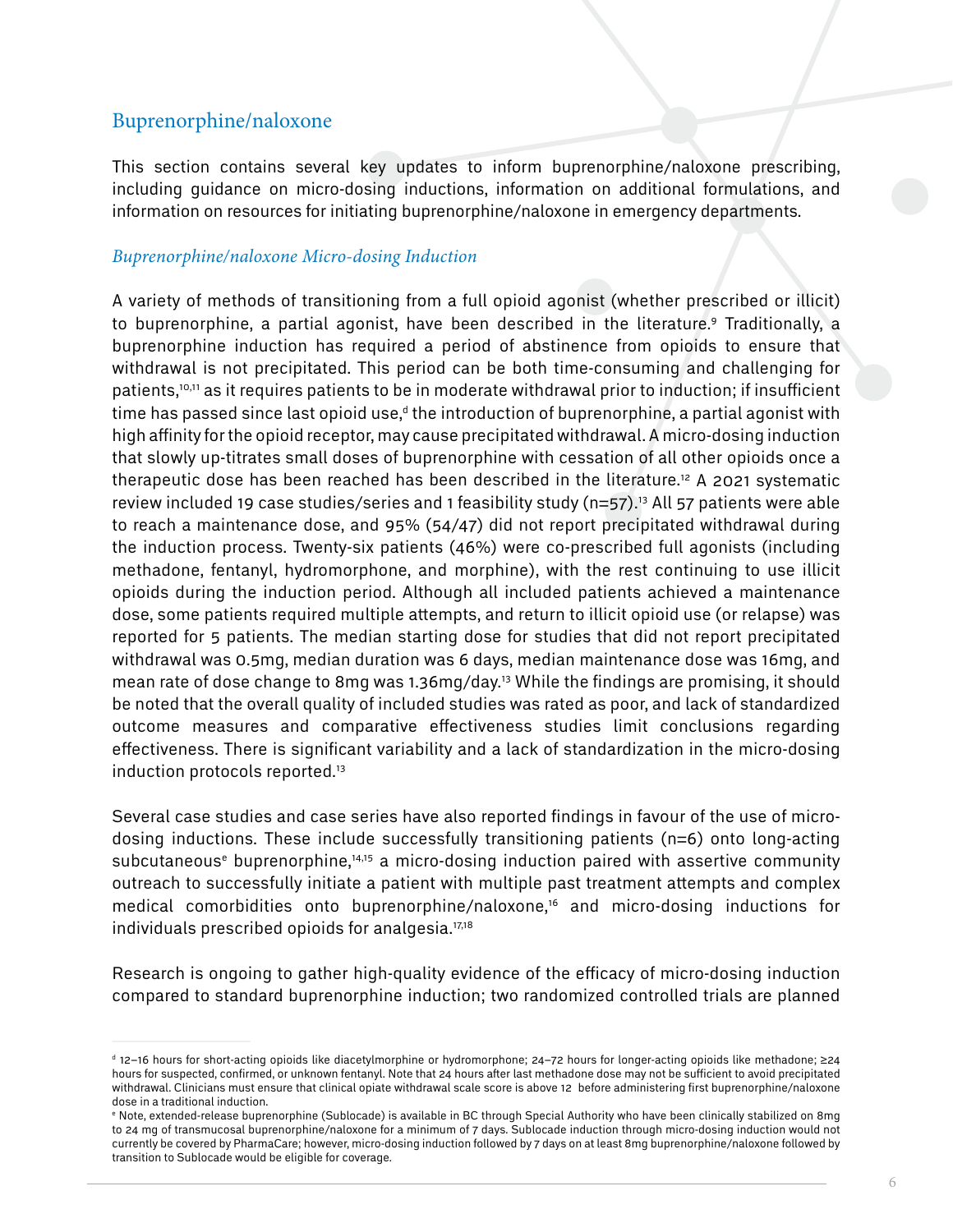to compare micro-dosing inductions with traditional buprenorphine/naloxone inductions, one at Vancouver General Hospital,<sup>19</sup> and one with four sites in BC and Alberta.<sup>20</sup>

Although the research evidence is limited, clinical practice in many parts of BC now includes using micro-dosing inductions as they reduce the risk of precipitated withdrawal and do not require the patient to experience moderate-to-severe withdrawal. This may increase the likelihood of patient retention and satisfaction. Clinical experience suggests that micro-dosing inductions may be especially helpful for individuals using illicit fentanyl, as clinical experience suggests that the risk of precipitated withdrawal is higher, likely due to the pharmacokinetics of fentanyl. Considerably more research is needed to compare traditional inductions to microdosing inductions in order to determine comparative efficacy, as well as who is best suited for which type of induction. More research is also needed to determine optimal micro-dosing induction protocols. In the absence of said research, many different protocols following the same principles are in use. Clinicians are encouraged to consult the 24/7 Addiction Medicine [Clinician Support Line \(24/7 Line\)](http://www.bccsu.ca/24-7) or [RACEapp](http://www.raceconnect.ca/) when considering a micro-dosing induction. An example protocol follows.

| <b>Day</b>               | <b>Buprenorphine/naloxone Dose</b> | <b>Other Opioids</b> |
|--------------------------|------------------------------------|----------------------|
|                          | 0.5mg/0.125mg twice daily          | Continue use         |
| $\overline{\phantom{0}}$ | 0.5mg/0.125mg three times daily    | Continue use         |
| 3                        | 1mg/0.25mg twice daily             | Continue use         |
| 4                        | 2mg/0.5mg twice daily              | Continue use         |
| 5                        | 2mg/0.5mg three times daily        | Continue use         |
| 6                        | 4mg/1mg three times daily          | Continue use         |
|                          | 12mg/3mg once daily                | Stop use             |

Additional micro-dosing induction protocols are available from the [BC Pharmacy Association](https://www.bcpharmacy.ca/tablet/fall-18/microdosing-buprenorphine-induction-bernese-method), published in the [Canadian Medical Association Journal,](https://www.cmaj.ca/content/192/3/E73) and reported in peer-reviewed studies (see supplemental material to [Moe J, et al., 2021\)](https://www.sciencedirect.com/science/article/pii/S0306460320308698?via%3Dihub#s9095).

Clinicians may consider co-prescribing a full agonist (e.g., SROM, methadone, or pro re nata [PRN; as needed] hydromorphone) during the micro-dosing induction, if clinically indicated. Initiating a patient onto SROM before the induction can help the patient to avoid illicit opioid use while titrating up the buprenorphine/naloxone dose, and reduce their risk of overdose, and may increase retention in care. See [Oral Hydromorphone to Support OAT Initiation or Maintenance](#page-16-0)  below for more information on prescribing PRN oral hydromorphone to support OAT induction.

Prescribing the micro-dosing induction to be dispensed in blister packaging can help reduce patient confusion regarding doses. An example micro-dosing induction prescription follows.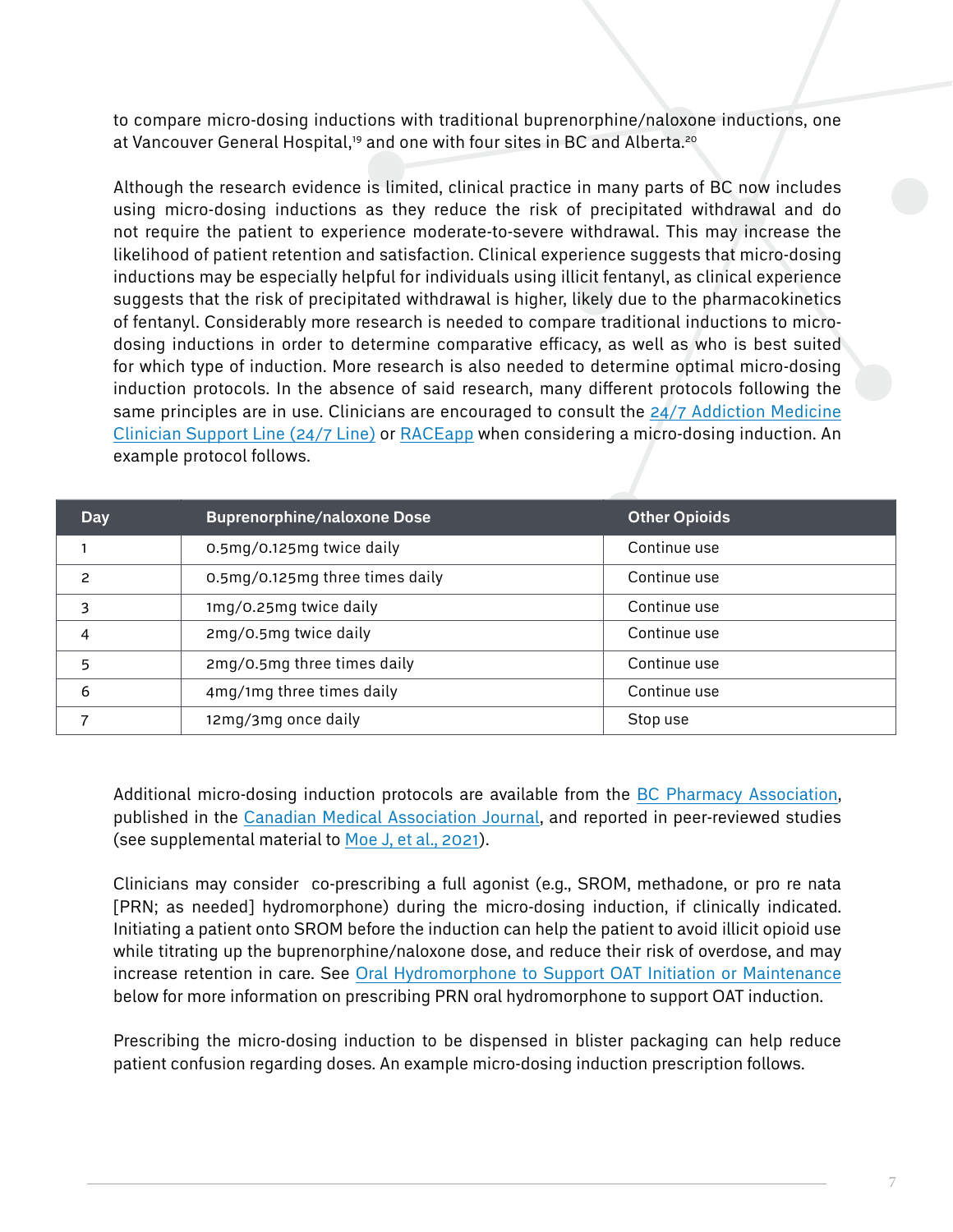|                                  | PERSONAL HEALTH NO.                                                                                                                                                                                                                                                                                                                                              |                            |                   |                                    |                                               |                                                                       | <b>PRESCRIBING DATE</b> |             |      |
|----------------------------------|------------------------------------------------------------------------------------------------------------------------------------------------------------------------------------------------------------------------------------------------------------------------------------------------------------------------------------------------------------------|----------------------------|-------------------|------------------------------------|-----------------------------------------------|-----------------------------------------------------------------------|-------------------------|-------------|------|
|                                  | 1234 567 890                                                                                                                                                                                                                                                                                                                                                     |                            |                   |                                    |                                               | 28                                                                    | 06                      |             | 21   |
|                                  | FIRST (GIVEN)                                                                                                                                                                                                                                                                                                                                                    |                            |                   | MIDDLE / INITIAL                   |                                               | DAY<br>LAST (SURNAME)                                                 | <b>MONTH</b>            |             | YEAR |
| <b>PATIFNT</b><br><b>NAME</b>    | Generic                                                                                                                                                                                                                                                                                                                                                          |                            | А                 |                                    | <b>Name</b>                                   |                                                                       |                         |             |      |
|                                  |                                                                                                                                                                                                                                                                                                                                                                  |                            |                   |                                    |                                               |                                                                       |                         |             |      |
|                                  | <b>STREFT</b><br>123 Main Street                                                                                                                                                                                                                                                                                                                                 |                            |                   |                                    |                                               |                                                                       |                         |             |      |
| <b>PATIENT</b><br><b>ADDRESS</b> | CITY                                                                                                                                                                                                                                                                                                                                                             |                            | PROVINCE          |                                    |                                               | <b>DATE OF BIRTH</b>                                                  |                         |             |      |
|                                  | Victoria                                                                                                                                                                                                                                                                                                                                                         |                            | ВC                |                                    | 03<br>09<br>88<br><b>MONTH</b><br>DAY<br>YFAR |                                                                       |                         |             |      |
|                                  | Bx: DRUG NAME AND STRENGTH                                                                                                                                                                                                                                                                                                                                       |                            |                   | ONLY ONE DRUG PER FORM             |                                               |                                                                       | <b>VOID IF ALTERED</b>  |             |      |
|                                  |                                                                                                                                                                                                                                                                                                                                                                  |                            |                   |                                    |                                               |                                                                       |                         |             |      |
|                                  | Buprenorphine/naloxone 2mg/0.5mg                                                                                                                                                                                                                                                                                                                                 |                            |                   |                                    |                                               |                                                                       |                         |             |      |
|                                  |                                                                                                                                                                                                                                                                                                                                                                  | <b>QUANTITY (IN UNITS)</b> |                   |                                    |                                               |                                                                       |                         |             |      |
| 86.5 <sub>mg</sub>               |                                                                                                                                                                                                                                                                                                                                                                  |                            |                   | Eighty-six and one half milligrams |                                               |                                                                       |                         |             |      |
|                                  | <b>NUMERIC</b>                                                                                                                                                                                                                                                                                                                                                   |                            |                   |                                    | <b>ALPHA</b>                                  |                                                                       |                         |             |      |
|                                  | THIS AREA MUST BE COMPLETED IN FULL FOR OPIOID AGONIST TREATMENT (OAT)                                                                                                                                                                                                                                                                                           |                            |                   |                                    |                                               |                                                                       |                         |             |      |
|                                  | 29<br><b>START DATE:</b>                                                                                                                                                                                                                                                                                                                                         | 06                         | 21                | <b>END DATE:</b>                   | 08                                            | 07                                                                    |                         | 21          |      |
|                                  |                                                                                                                                                                                                                                                                                                                                                                  | <b>MONTH</b>               | <b>YFAR</b>       |                                    | <b>DAY</b>                                    | <b>MONTH</b>                                                          |                         | <b>YFAR</b> |      |
|                                  | <b>TOTAL DAILY DOSE</b><br><b>Refer to Directions</b>                                                                                                                                                                                                                                                                                                            |                            |                   |                                    |                                               | <b>NUMBER OF DAYS PER WEEK OF</b><br><b>DAILY WITNESSED INGESTION</b> |                         |             |      |
|                                  |                                                                                                                                                                                                                                                                                                                                                                  |                            |                   | Nil                                |                                               |                                                                       | Nil                     |             |      |
|                                  |                                                                                                                                                                                                                                                                                                                                                                  |                            |                   |                                    |                                               |                                                                       |                         |             |      |
| <b>NUMERIC</b>                   |                                                                                                                                                                                                                                                                                                                                                                  | <b>ALPHA</b>               | mg/day            | <b>NUMERIC</b>                     |                                               |                                                                       | <b>ALPHA</b>            |             |      |
|                                  | <b>NOT AUTHORIZED FOR DELIVERY</b><br>DIRECTION FOR USE, INDICATION FOR THERAPY, OR SPECIAL INSTRUCTIONS<br>Buprenorphine/naloxone sublingual tablets micro-dosing induction                                                                                                                                                                                     |                            |                   |                                    |                                               |                                                                       |                         |             |      |
|                                  | Day 1: 0.5mg twice a day<br>Day 2: 0.5mg three times a day<br>Day 3: 1mg twice a day<br>Day 4: 2mg twice a day<br>Day 5: 2mg three times a day<br>Day 6: 4mg three times a day<br>Day 7: 12mg once daily<br>Day 8-10: 12mg once daily and up to 2 x 2mg/0.5mg tabs as needed<br>Dispense all doses in blister packaging<br>Release June 28 for carry, no witness |                            |                   |                                    |                                               |                                                                       |                         |             |      |
|                                  | <b>NO REFILLS PERMITTED</b>                                                                                                                                                                                                                                                                                                                                      |                            |                   | PRESCRIBER'S SIGNATURE             |                                               |                                                                       |                         |             |      |
|                                  | <b>VOID AFTER 5 DAYS</b>                                                                                                                                                                                                                                                                                                                                         |                            |                   |                                    | $1/\nu$                                       |                                                                       |                         |             |      |
|                                  | UNLESS PRESCRIPTION IS FOR OAT                                                                                                                                                                                                                                                                                                                                   |                            |                   |                                    |                                               |                                                                       |                         |             |      |
|                                  | PRESCRIBER'S CONTACT INFORMATION<br>Generic Prescriber                                                                                                                                                                                                                                                                                                           |                            | Tel: 250-999-9911 |                                    |                                               | 91-09898                                                              |                         |             |      |
|                                  | 123 Health Street                                                                                                                                                                                                                                                                                                                                                |                            | Fax: 250-999-9119 |                                    |                                               | <b>PRESCRIBER ID</b>                                                  |                         |             |      |
|                                  | Victoria BC V8Z 4H4                                                                                                                                                                                                                                                                                                                                              |                            |                   |                                    |                                               | 00000000005                                                           |                         |             |      |
|                                  |                                                                                                                                                                                                                                                                                                                                                                  |                            |                   |                                    |                                               | <b>FOLIO</b>                                                          |                         |             |      |
|                                  |                                                                                                                                                                                                                                                                                                                                                                  |                            |                   | <b>PHARMACY USE ONLY</b>           |                                               |                                                                       |                         |             |      |
|                                  | RECEIVED BY: PATIENT OR AGENT SIGNATURE                                                                                                                                                                                                                                                                                                                          |                            |                   | SIGNATURE OF DISPENSING PHARMACIST |                                               |                                                                       |                         |             |      |
|                                  |                                                                                                                                                                                                                                                                                                                                                                  |                            |                   |                                    |                                               |                                                                       |                         |             |      |

An example micro-dosing induction prescription.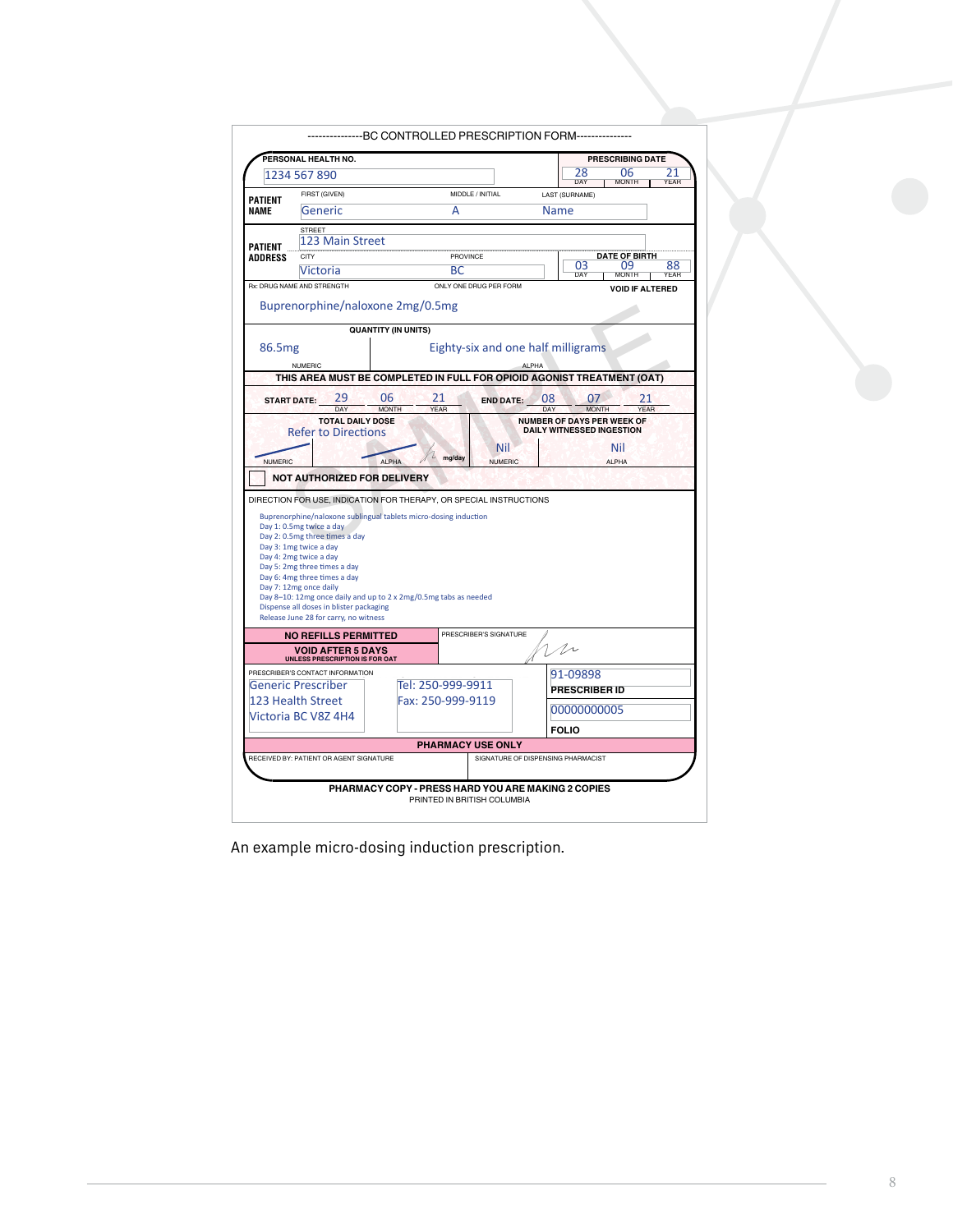#### *Buprenorphine Formulations*

Since the publication of the *2017 OUD Guideline*, several additional buprenorphine formulations have become available in Canada.

#### *1. Sublocade*

Sublocade is an extended-release formulation of buprenorphine that is administered monthly via abdominal subcutaneous injection for the management of moderate to severe OUD. Sublocade was made available as a provincial drug benefit in BC on April 30, 2020, through PharmaCare Special Authority. Sublocade may reduce patient burden, as it is administered monthly rather than daily. It is currently available for patients who have been clinically stabilized on 8mg to 24mg of transmucosal buprenorphine/naloxone for a minimum of 7 days.

Sublocade is associated with significantly higher treatment retention (almost double;  $p \lt c$ .0001) and mean abstinence percentages (over 40%) compared to placebo (5%; p < .0001) in individuals with moderate to severe OUD.<sup>21</sup> A follow-up study included both roll-over patients (n=113) and de novo patients (n=112) whose first exposure to extended-release buprenorphine was in this phase III open-label long-term study.<sup>22</sup> At 12 months of treatment, approximately 60% of rollover and 76% of de novo patients had ceased illicit opioid use. Both rollover and de novo patients had similar retention rates  $({\sim}51\%)$  and similar participant satisfaction scores.<sup>22</sup> A longitudinal study of extended-release buprenorphine found that 75% of participants who were retained in extended-release buprenorphine treatment for 12 months were abstinent at 12 months compared to 24% of those who were retained in extended-release buprenorphine treatment for 0-2 months ( $p < .001$ ).<sup>23</sup> Overall, 51% of all participants remained abstinent for 12 months. An open-label randomized clinical trial (n=119) in Australia comparing patientreported outcomes for individuals prescribed a different formulation of extended-release buprenorphine (brand name Brixadi) compared to sublingual buprenorphine/naloxone found that extended-release buprenorphine was associated with higher treatment satisfaction ( $p =$ .002), convenience ( $p < .001$ ), and overall quality of life ( $p = .03$ ) with no significant difference in illicit opioid use measured by self-report or urine drug tests (UDT).<sup>24</sup> It should be noted that Sublocade and sublingual buprenorphine/naloxone have not yet been compared in a clinical trial. The evidence base regarding the characteristics of patients who benefit from transitioning to Sublocade is limited and continues to evolve. Discussion of potential risks and benefits, informed consent, and regular follow-up including monitoring for cravings and withdrawal symptoms following initiation of Sublocade should be considered key components of care.

Information on prescribing, dispensing, and applying for coverage request are available in BCCSU's [Sublocade \(Extended-release Buprenorphine\) Information.](https://www.bccsu.ca/opioid-use-disorder/)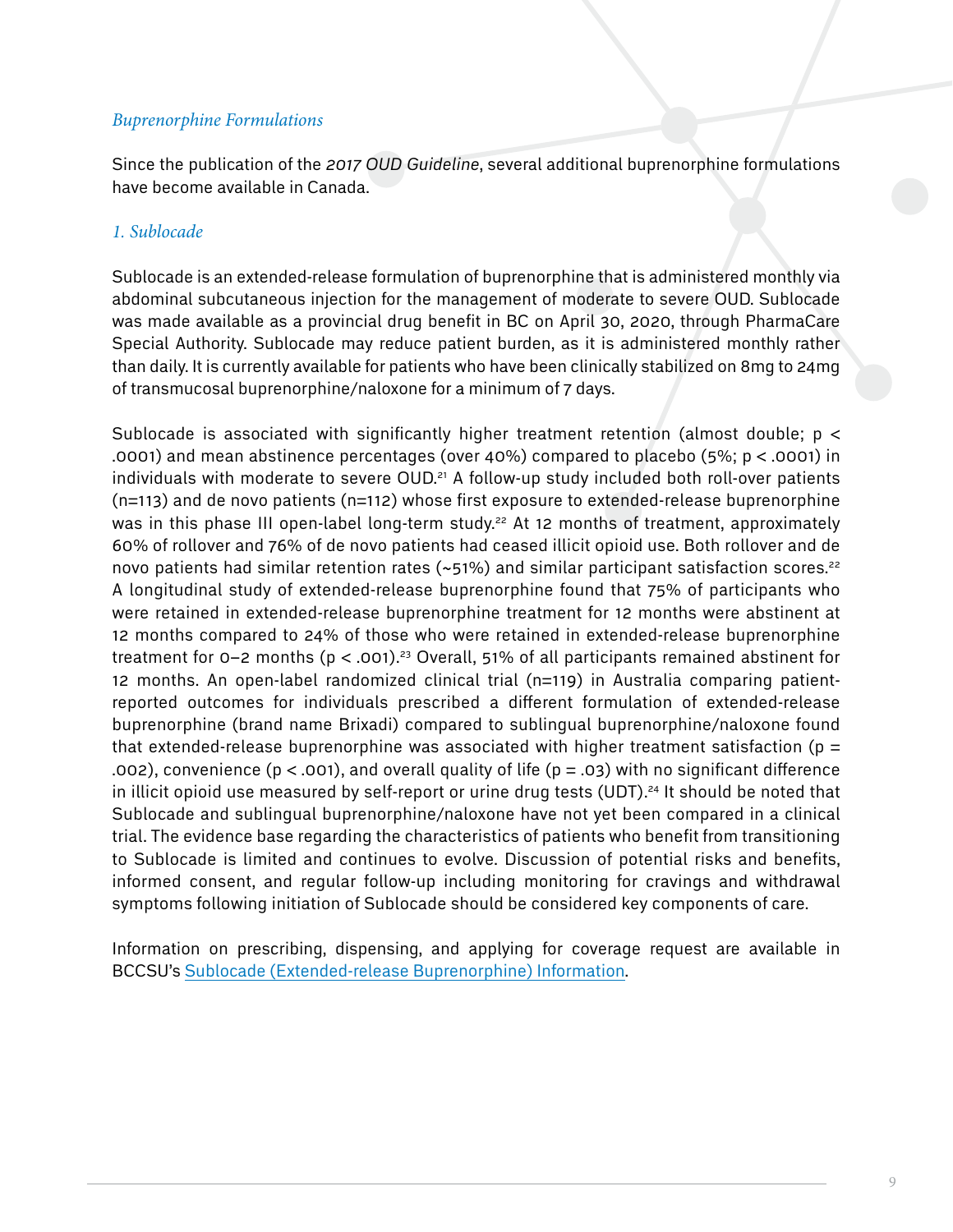#### *2. Probuphine*

Probuphine is a buprenorphine subdermal implant used for the management of OUD. This mode of delivery allows for continuous blood levels of buprenorphine for up to 6 months following implantation.<sup>25</sup> In Phase III clinical trials, Probuphine was superior to placebo at reducing illicit opioid use over a 6-month period, and non-inferior to sublingual buprenorphine at preventing illicit opioid use over a 4–6 month period.<sup>25</sup> Probuphine (80mg) was approved for use in Canada in April 2018 and is listed for reimbursement (with prior approval) on the federal Non-Insured Health Benefit (NIHB) and Veteran Affairs Canada drug plans.<sup>26,27</sup> Probuphine is not covered as a drug benefit by BC PharmaCare at this time. Health care providers must complete a training program for proper insertion and removal of the implant before prescribing Probuphine.<sup>†</sup> It is currently approved for use in patients who have sustained stability on sublingual buprenorphine at doses of no more than 8mg.<sup>25,26</sup> It is currently not recommended for use beyond two 6-month treatment cycles.25

#### *3. Suboxone Film*

Suboxone (buprenorphine/naloxone) film is available in BC in 3 dosages.<sup>28</sup> Coverage is available through the NHIB and Veterans Affairs Canada; however, Suboxone film is not currently covered by BC PharmaCare.

In a randomized controlled trial, no significant differences in dose effects, adverse effects, or treatment outcomes were identified between Suboxone film and sublingual tablets.<sup>29</sup> Some patients may prefer the taste or faster dissolving time of the Suboxone film compared to the sublingual tablet.<sup>30</sup> Suboxone film produces higher bioavailability of buprenorphine compared to the same dose of the sublingual tablet; as such, switching between the two forms could theoretically lead to inadvertent over- or under-dosing,<sup>30</sup> although actual dose changes have not been required in head-to-head trials. For this reason, switching between formulations should be done only with appropriate monitoring for symptoms of over- or under-dosing of buprenorphine.30 Consult the product monograph for further information on switching from tablet to film.<sup>31</sup>

#### *Emergency Department Initiation*

The emergency department (ED) presents an opportunity to engage patients in evidence-based OUD care and promote harm reduction. People with OUD have high rates of ED utilization.<sup>32</sup> A descriptive analysis of the BC Provincial Overdose Cohort reported that over half (60.4%) of 10,455 overdose events from January 1, 2015 to November 30, 2016 had past-year ED utilization.<sup>33</sup> Available evidence demonstrates that ED-based initiation of buprenorphine/naloxone may increase engagement and retention in treatment.34-38

Recognizing this opportunity, the BCCSU and BC Patient Safety and Quality Council worked together to launch the Learning about Opioid Use Disorder in the Emergency Department Collaborative (LOUD in the ED). Program faculty developed two key resources: an [OAT Decision](https://www.bccsu.ca/wp-content/uploads/2020/11/LOUD_ED-Clinical-DST.pdf)  [Support Tool \(OAT DST\)](https://www.bccsu.ca/wp-content/uploads/2020/11/LOUD_ED-Clinical-DST.pdf) and two new modules (modules 23 and 24) in the [Provincial Opioid](https://www.bccsu.ca/provincial-opioid-addiction-treatment-support-program/)  [Addiction Treatment Support Program \(POATSP\)](https://www.bccsu.ca/provincial-opioid-addiction-treatment-support-program/).

f Clinicians can find out more information about the Probuphine Education Program by calling 1-844-483-5636.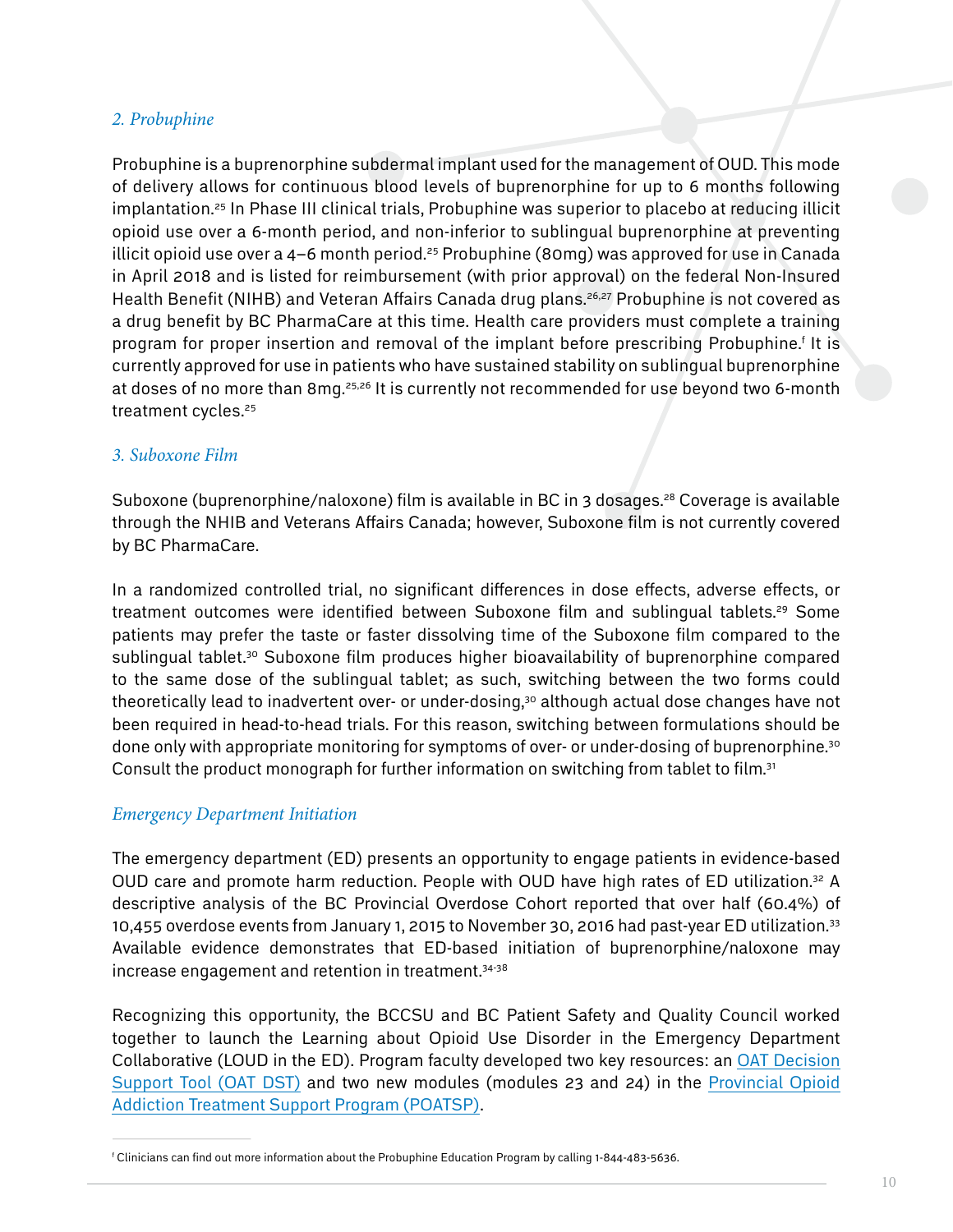#### <span id="page-10-0"></span>Methadone

There are now 2 methadone options available as regular PharmaCare benefits in BC. Methadose and Metadol-D are covered as regular benefits for those enrolled in most PharmaCare Plans, including Fair PharmaCare (income-based coverage) and Plan B (Residential Care Facility), Plan C (Income Assistance), Plan G (Psychiatric Medications), Plan P (Palliative Care) and Plan W (First Nations Health Benefits). Methadose was introduced in 2014, replacing 1mg/mL pharmacy compounded methadone. Since this formulation change, some patients who had been stable on compounded methadone 1mg/mL have reported return to illicit opioid use due to inadequate management of withdrawal symptoms.39-41 As a result, in 2019, Metadol-D and Sandoz Methadone (Sterinova) were added as regular benefits and compounded methadone became available as an exceptional, last-resort option for individuals who had trialed regular benefit formulations without success. As of October 1, 2021, Sandoz Methadone (Sterinova) is no longer commercially available. More information can be found in the BCCSU's [OAT Update: Methadone Formulation](www.bccsu.ca/opioid-use-disorder) [Options and Interchangeability.](www.bccsu.ca/opioid-use-disorder)

In addition, the Ontario-based Mentoring, Education, and Clinical Tools for Addiction—Partners in Health Integration (META-PHI) published *[Methadone Treatment for People Who Use Fentanyl:](http://www.metaphi.ca/assets/documents/provider tools/MethadoneForFentanyl.pdf) [Recommendations](http://www.metaphi.ca/assets/documents/provider tools/MethadoneForFentanyl.pdf)*. This document should not be considered clinical guidance for BC-based prescribers; however, the literature review and recommendations may be informative for prescribers treating patients with high tolerance due to highly-potent fentanyl.

## <span id="page-10-1"></span>Slow-release Oral Morphine Initiation

Since the *2017 OUD Guideline* was released, 2 additional systematic reviews have been published comparing SROM (brand name Kadian) and methadone.

A 2017 Norwegian systematic review (n=460) compared SROM to methadone and concluded that there is probably little or no difference in treatment retention (moderate certainty); there may be little or no difference in adverse events and illicit opioid use (low certainty); and there is insufficient evidence to determine effect on patient satisfaction and crime.42 Overall, the evidence was assessed as having weaknesses that conferred low certainty in evidence of effect. Thus, the authors were unable to conclude whether SROM and methadone are equivalent. A 2019 systematic review and meta-analysis included published trials and unpublished data (n=471) on two outcomes: illicit opioid use and retention in treatment.43 This systematic review included all of the studies included in the 2017 systematic review. The meta-analysis found no significant differences between SROM and methadone for both outcomes. Results from two studies also suggest that SROM is superior to methadone in reducing opioid cravings; however, this was not included in the meta-analysis. The study authors noted that the methodological quality of the included studies was low-to-moderate and concluded that, while gaps remain in the evidence base for SROM, it confirmed the apparent non-inferiority of SROM compared to methadone.<sup>43</sup>

There are a variety of dosing schedules described in the literature. Common practice in many clinics differs from the titration schedules described in the literature. Clinical experience in BC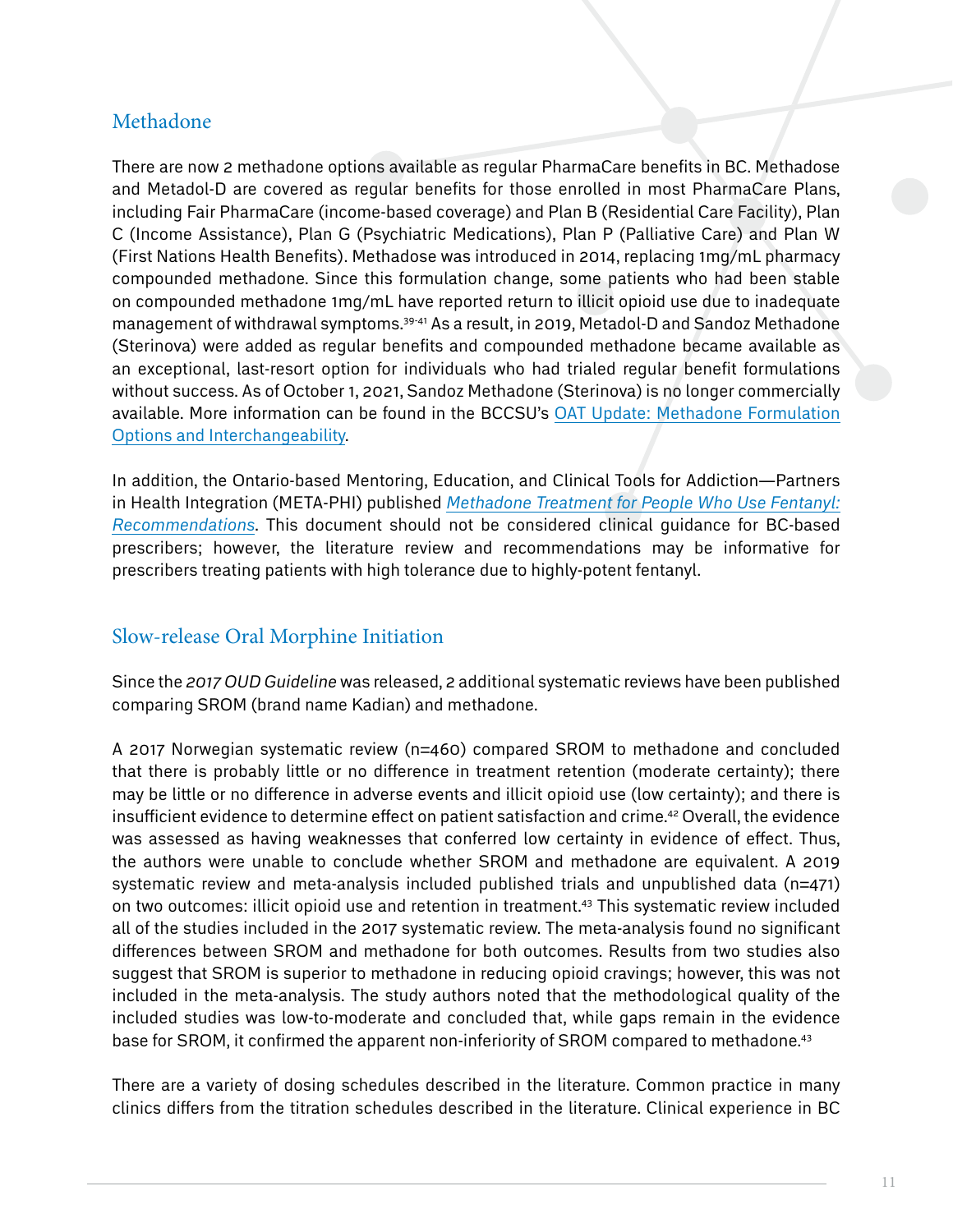indicates that the titration schedule described in the *2017 OUD Guideline* is often too conservative to retain patients in care. Starting doses as high as 200mg are commonly used, with increases of up to 100mg every 24 to 48 hours.

The example protocol provided below is based on clinical experience and expertise, and is intended for individuals with known tolerance who are currently using opioids. To date, there is an absence of evidence to guide titration schedules for SROM. Clinical discretion and individual circumstances should determine which titration protocol is used and frequent assessment should determine whether titration should be maintained, slowed, or sped up. A patient should be assessed in person or through virtual care prior to any dose increase. Clinicians are encouraged to consult the [24/7 Line](http://www.bccsu.ca/24-7) or [RACEapp](http://www.raceconnect.ca/) when determining a titration protocol.

| <b>Day</b> | <b>Slow-release Oral Morphine Dose</b> |
|------------|----------------------------------------|
|            | 200 <sub>mg</sub>                      |
| 2          | 300 <sub>mg</sub>                      |
| 3          | 400mg                                  |
| 4          | 500 <sub>mg</sub>                      |
| 5          | 600mg                                  |
| 6          | 700mg                                  |
|            | 800mg                                  |

The highest dose described in the literature<sup>g</sup> to date is 1,200mg<sup>45</sup>; however, clinical experience indicates that patients often require doses above 1,200mg to manage cravings and withdrawals, due to high tolerance developed due to fentanyl in the street opioid supply. Prescribers should use caution, with respect to side effects, when prescribing above 1,200mg and clearly document the rationale for doses above 1,200mg.

#### <span id="page-11-0"></span>Increased Flexibility

Events in 2020–2021, including the COVID-19 pandemic and climate emergency-related phenomena (e.g., wildfire evacuations, weather warnings due to extreme heat), have demonstrated the necessity and feasibility of clinical flexibility that prioritizes patient safety and continuity of care. Patient care should be adapted, as needed, during local or global emergencies and disruptions, to ensure that patients can continue to access life-saving treatment without putting their health at risk (e.g., waiting in extreme heat) or facing unreasonable barriers. Examples of adaptations may include extended carries, reduced urine drug testing, reduced clinic appointments or shifting toward virtual care, facilitating transfer of prescriptions to a new pharmacy, or engaging other health care providers to support medication management. Prescribers are encouraged to consult

g Technically, doses above 1200mg were described in a 2006 prospective, open, non-comparative multi-centre study44; however, doses were expressed as a mean plus standard deviation (1104 ±348mg/day). Specific doses, including max dose, were not included.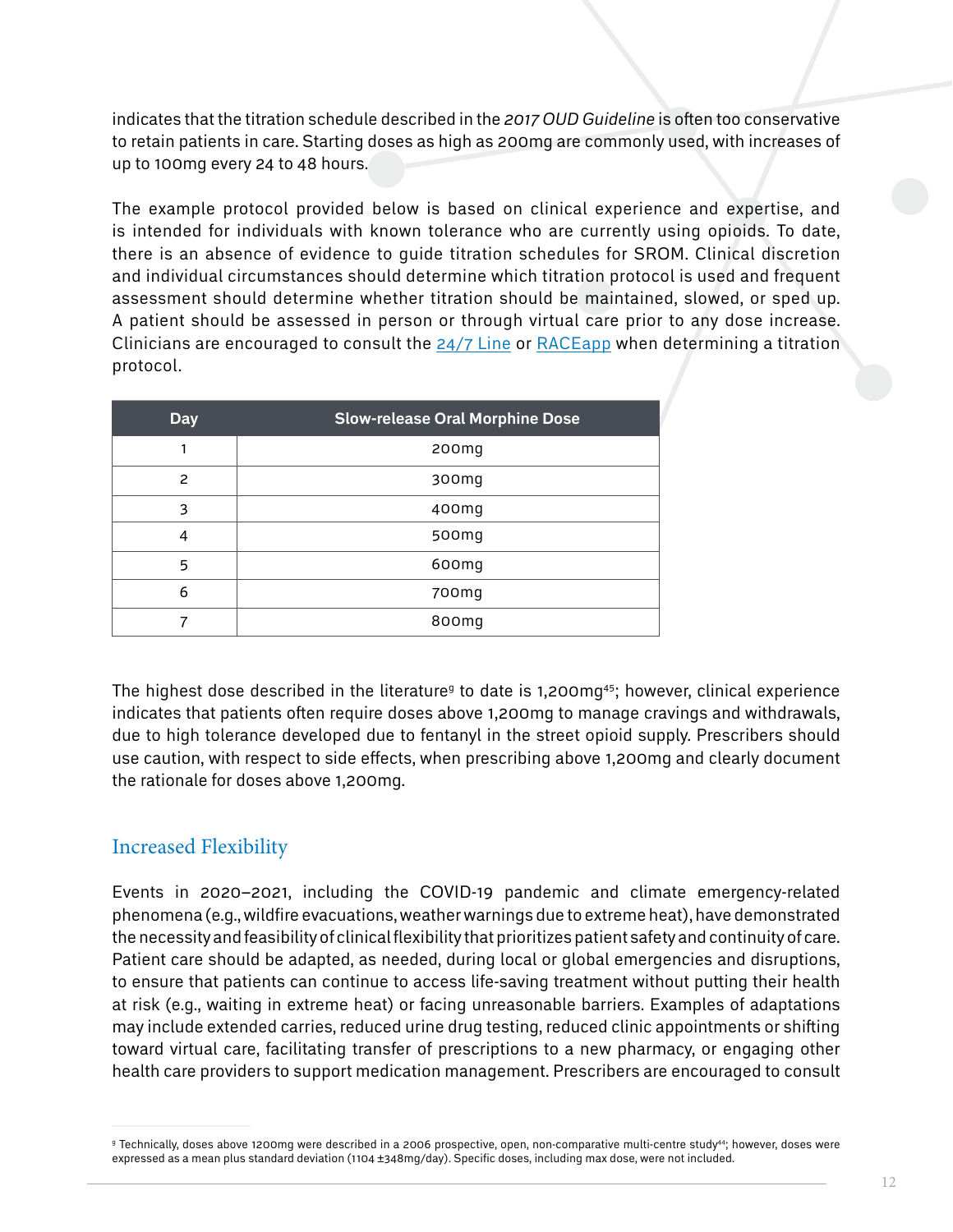the [24/7 Line](http://www.bccsu.ca/24-7) or [RACEapp i](http://www.raceconnect.ca/)f needing support to adapt care plans in response to states of emergency or other disruptive events. Exceptions to standard clinical care should be documented, including the rationale, patient discussion, and patient consent.

## Urine Drug Testing

The BCCSU published its *[Breakout Resource: Urine Drug Testing in Patients Prescribed Opioid](http://www.bccsu.ca/opioid-use-disorder) [Agonist Treatment](http://www.bccsu.ca/opioid-use-disorder)* in July 2021. The document was developed in response to calls from clinicians for more guidance on UDT in the clinical management of OUD. This document reviews the current evidence for UDT, provides an overview of the use of UDT in the primary care management of patients with OUD who are receiving oral OAT (i.e., buprenorphine/naloxone, methadone, or SROM), and offers guidance and general practices for ordering, collecting, and interpreting UDT. Brief guidance on the use of UDT for patients who are receiving injectable OAT is also provided. This UDT breakout guidance effectively replaces the UDT information in the *[2017 OUD Guideline](http://www.bccsu.ca/opioid-use-disorder)*, and updates the guidance on UDT published in the 2019 *[Guidance for Injectable Opioid Agonist](http://www.bccsu.ca/opioid-use-disorder)  [Treatment for Opioid Use Disorder](http://www.bccsu.ca/opioid-use-disorder)*.

## Benzodiazepine-adulterated Opioids

While the vast majority of overdose deaths in BC remain linked to the presence of fentanyl and its analogues in the unregulated drug supply, the use of non-prescribed benzodiazepine receptor agonists is a growing concern, due to the emergence of highly potent "designer benzos," and the increasing adulteration of the street opioid supply with benzodiazepines and benzodiazepine analogues.46-49 The concurrent use of benzodiazepines and opioids significantly increases the risk of respiratory depression, overdose, and death.<sup>50-53</sup>

All patients who use opioids should be offered screening for benzodiazepine use and receive information on the risks of combining opioids and sedatives, whether prescribed or illicit.<sup>54</sup> Benzodiazepines should be included in UDTs for individuals who use illicit opioids and/or those who are on OAT. However, clinicians and patients should be aware that some benzodiazepines and benzodiazepine analogues (e.g., alprazolam, clonazepam, etizolam, temazepam, triazolam) may not be detected in standard UDTs despite the patient having been exposed.

<span id="page-12-0"></span>For more information, including guidance on managing benzodiazepine-opioid withdrawal, see the BCCSU's [Clinical Bulletin: Benzodiazepines and Opioids](www.bccsu.ca/opioid-use-disorder).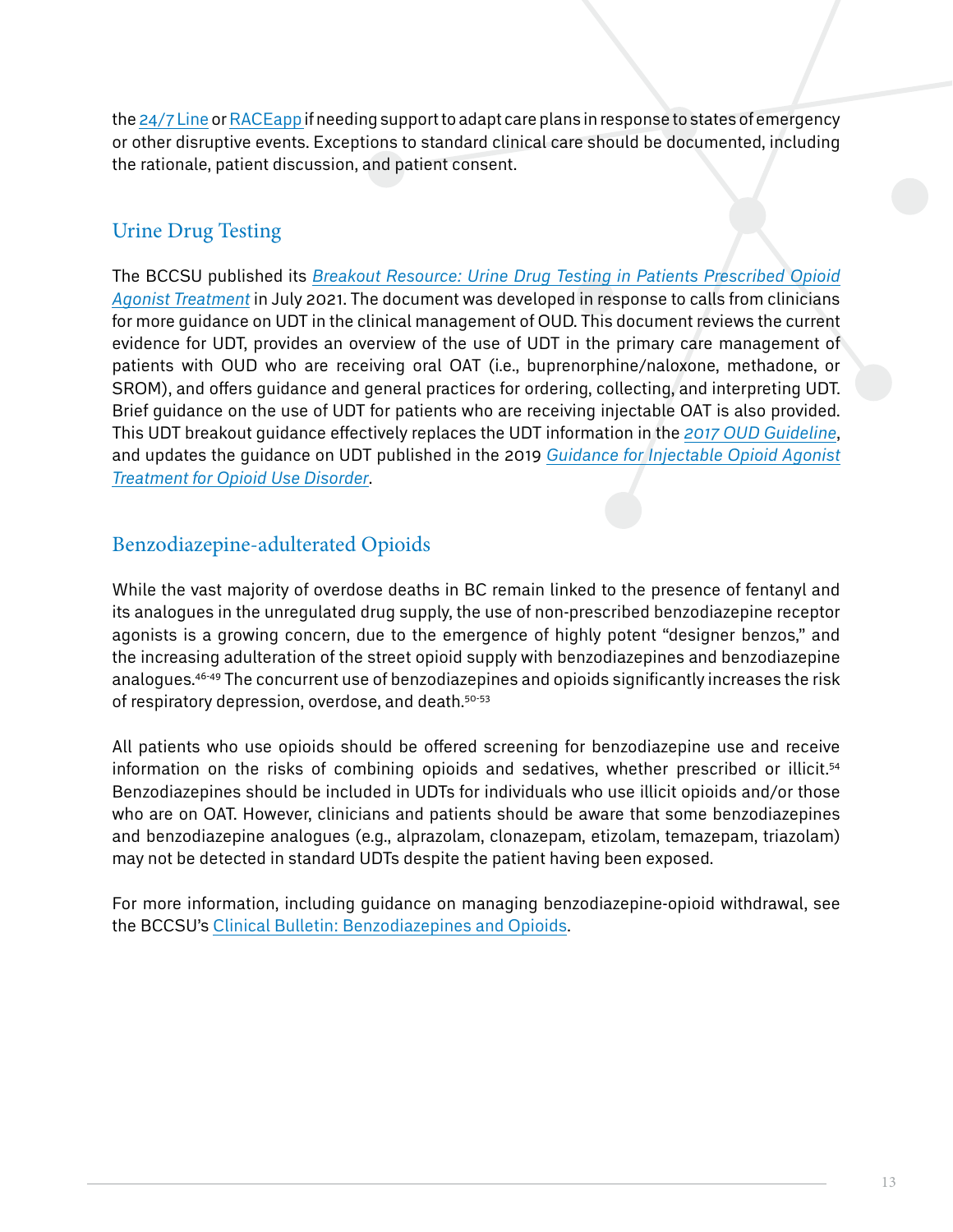## **Part 2: Prescribing Opioids to Reduce Overdose Risk and Other Harms**

This section of the document describes both clinical experience and preliminary data from over a year of prescribing according to the *Risk Mitigation* interim clinical guidance and helps prescribers more safely and effectively enact the provincial [Prescribed Safer Supply Policy.](https://www2.gov.bc.ca/assets/gov/overdose-awareness/prescribed_safer_supply_in_bc.pdf) As such, this intervention can be understood as a form of prescribed safer supply; however, this document's scope is limited to the prescription of hydromorphone and M-Eslon as a harm reduction approach to reduce individuals' reliance on the illicit drug supply and associated harms. Prescribed safer supply beyond these 2 medications is out of scope of this document. As outlined in the Prescribed Safer Supply Policy, prescribers operating independently of regional health authorities may prescribe pharmaceutical alternatives according to publicly available clinical documents published by the BCCSU that support the provision of medications to reduce harms associated with illicit opioid use, such as this document. Prescribers must also practice according to their own scope, competence, and clinical judgment. Prescribers should consult the provincial [Prescribed Safer Supply Policy](https://www2.gov.bc.ca/assets/gov/overdose-awareness/prescribed_safer_supply_in_bc.pdf) and their local regional health authority for information on facilitating access to prescribed safer supply beyond the scope of this document.

The emerging practice options described in this section do not constitute treatment for OUD and at this time, as evidence is currently limited, should not be considered evidence-based practice. They should, instead, be understood as a harm reduction approach that may help reduce individuals' reliance on the illicit drug supply and, thus, unintentional poisoning or overdose risk. While all individuals with OUD should be offered evidence-based treatment, it is understood that some individuals are not interested in OAT or other psychosocial treatment interventions, while other individuals may continue to experience cravings and withdrawal symptoms despite appropriately-dosed OAT. Using a harm reduction approach to "meet patients where they are at" may help separate people from the toxic drug supply, reduce drug poisoning deaths, other drugrelated harms, and engage individuals in care (e.g., primary care, psychosocial supports) who are at high risk of these harms.<sup>h</sup>

When considering a trial of prescribed opioids to reduce overdose risk and other harms, a thorough risk/benefit assessment should be performed and documented. Potential risks (e.g., diversion, new-onset OUD) and benefits (e.g., reduced overdose risk, reduced reliance on high-risk and criminalized income generating activities) for both individual patients and the community should be considered.

Prescribing opioids to reduce an individual's use of toxic street drugs, overdose risk, and other harms represents a novel approach with a limited evidence base. As part of offering this intervention, prescribers should:

• Stay up to date on relevant provincial policies and published clinical bulletins, practice updates, and clinical guidance from the BCCSU

h See First Nations Health Authority's <u>Policy on Harm Reduction—Indigenous Harm Reduction</u> for more information on the expansion of a safer supply of pharmaceutical alternatives to the toxic drug supply to communities that choose to provide pharmaceutical alternatives to their members in ways that are culturally safe.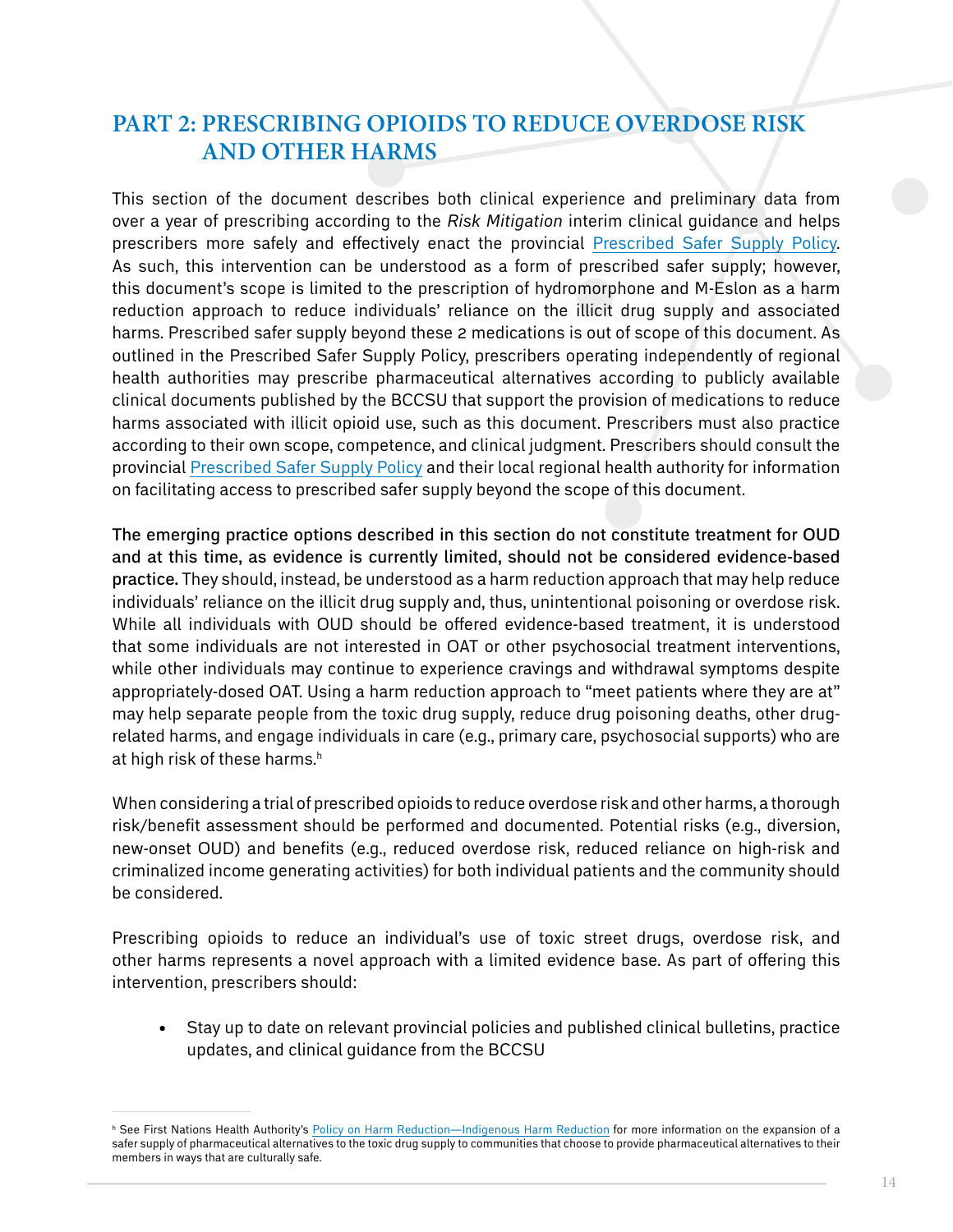- Practice within their scope and individual competence
- Offer and facilitate access to wraparound care, according to patient needs and preferences
	- o Where possible, prescribers are encouraged to work within programmatic services that can provide wraparound care
	- o Where not possible, prescribers should ensure they are offering, making referrals, and facilitating access to wraparound care, in collaboration with their patient

#### Clinical Experience from Risk Mitigation Prescribing

Clinical experience and initial evaluations<sup>i</sup> of the implementation of the Risk Mitigation interim clinical guidance inform this practice update.

Using PharmaNet<sup>55</sup> and other Ministry of Health<sup>56-58</sup> data available through the BC Centre for Disease Control (BCCDC) COVID-19 Cohort<sup>59</sup> (BCC19C),<sup>k</sup> Risk Mitigation Guidance (RMG) opioid medications were identified as having been dispensed to 3,771 persons from March 27, 2020 to February 28, 2021. $k$ 

Preliminary data from the BC COVID-19 Cohort indicates that, of 6,498 persons who were dispensed all RMG medications<sup>i</sup> from March 27, 2020 to February 28, 2021, 82 people died during that period. Of those who died, 33 (40%) were prescribed RMG opioids only and 9 (11%) were prescribed RMG stimulants or stimulants and opioids. The rest (28%) were prescribed other medications under the *Risk Mitigation* interim clinical guidance. No individuals who died were prescribed both benzodiazepines and opioids.

In addition, a mortality rate for people who received *Risk Mitigation* opioid prescribing has been found of 11 deaths per 1,000 person years. While direct comparisons are not possible, for perspective, cohort data from Vancouver, BC, has found a mortality rate of 22.7 per 1,000 person years between 2006 and 2017 for people who inject drugs<sup>60</sup> and 12.7 per 1,000 person years for individuals who used opioids daily or received  $OAT<sup>m</sup>$  between 2005 and 2017.<sup>61</sup> A 2019 meta-analysis (n=150,253) of cohort studies following individuals who received buprenorphine/ naloxone or methadone treatment found a crude mortality rate of 16 deaths per 1,000 person years, a rate that included individuals in treatment during the study and both in and out of treatment during the follow-up period.<sup>62</sup> And a 2020 meta-analysis ( $n=229,274$ ) of 101 cohorts of people with OUD involving illicit opioids found a crude mortality rate of 18.7 per 1,000 person years.<sup>63</sup> In addition, a retrospective cohort study using the BC Provincial Overdose Cohort found a 12-month crude mortality probability of approximately 5% for individuals who had visited the emergency

i All inferences, opinions, and conclusions drawn in this report are those of the BCCSU, and do not reflect the opinions or policies of the Data Steward(s).

j The BCC19C was established at the Provincial Health Service Authority as a surveillance platform to integrate various datasets including data on BC-wide laboratory tests, COVID-19 surveillance case data, HealthLink 811 calls, prescription drug dispensations, medical visits, ambulance dispatches, Intensive Care Unit admissions, and mortality—all integrated with existing administrative data sources such as the Chronic Disease Registry, hospital admissions, and the Provincial Client Roster.

k Note: The data presented here is preliminary and incomplete and does not include interpretation. More complete data, including qualitative findings and interpretation, will be forthcoming from the BCCDC COVID-19 Cohort.

l Other medications prescribed according to the *Risk Mitigation* interim clinical guidance included in the BCC19C cohort include stimulants, alcohol withdrawal medications (carbamazepine, gabapentin, and clonidine), and benzodiazepines.

m Specifically, this cohort reported using opioids daily or receiving OAT in the 6 months prior to their baseline survey AND did not sero-convert to HIV+ during the follow-up period.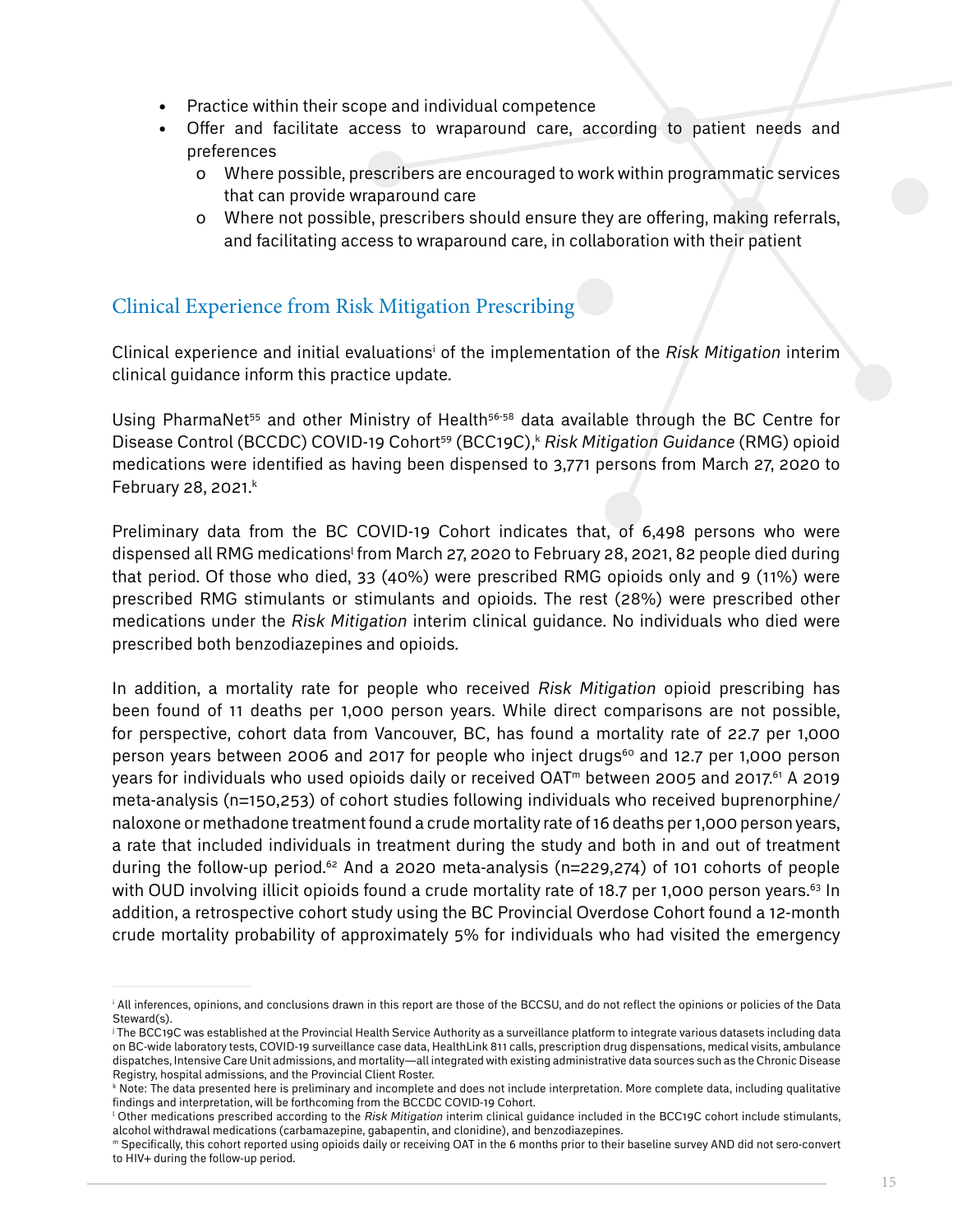department for an overdose in the previous 12 months,<sup>64</sup> which accords with a cohort study out of Ontario that similarly found that 5% of individuals who had attended the ED for non-fatal opioid overdose within the past year had died of any cause  $(1.9\%$  of opioid-related causes).<sup>65</sup>

More recent data from BC Coroner's Service and the BCC19C shows that 2,423 people died of illicit drug toxicity in BC from March 1, 2020, to May 31, 2021.<sup>59,66</sup> Hydromorphone was detected in 5.9% of illicit drug toxicity deaths (n=142) during this time. In addition, the monthly proportion of individuals with hydromorphone detected in post-mortem toxicology has remained relatively stable, with a range of 0 to 8.2% detected January 1, 2019–February 28, 2020 and 2.7–9.3% detected March 1, 2020–May 31, 2021.59,66 Of the 5.9% of deaths where hydromorphone was detected, the vast majority included both hydromorphone and fentanyl (4.2% of total deaths, n=101) while hydromorphone without fentanyl or fentanyl analogues was detected in 1.7% (n=41) of total deaths. In a majority of these cases where fentanyl was not detected, hydromorphone was detected in combination with other substances, including morphine, etizolam, flualprazolam, and alcohol. A recently released knowledge update from the BCCDC that includes this data concludes that *Risk Mitigation* prescribing is not a direct contributor to the rising rates of illicit drug toxicity death in BC, and that fentanyl and its analogues remain the main contributors to illicit drug toxicity deaths.<sup>66</sup>

Several limitations to this data are also noted.<sup>59,66</sup> Hydromorphone toxicology data from the BC Coroners Services was not linked to PharmaNet, which makes it impossible at this time to determine whether the hydromorphone detected post-mortem was prescribed to the decedent. Hydromorphone is prescribed in BC outside the context of *Risk Mitigation* prescribing (e.g., analgesia, injectable OAT); hydromorphone toxicology data cannot be confirmed to reflect hydromorphone that was prescribed through *Risk Mitigation* rather than for other reasons. And, finally, toxicology data is derived through post-mortem testing of blood, tissue, or urine samples. Due to similar metabolization, it is possible that the detected hydromorphone originated from heroin or morphine (including SROM), rather than the consumption of hydromorphone.<sup>59,66</sup>

Additional, preliminary, data on *Risk Mitigation* prescribing through the Victoria Safer Alternatives for Emergency Response (SAFER) initiative, a flexible, community-based, safer supply project in Victoria, is available.67 The program developed prescribing protocols, based on the *Risk Mitigation* interim clinical quidance. Preliminary findings found that 54% of participants (n=49/72) selfreported reductions in potential harms from substance use including decreased cravings, decreased withdrawal symptoms, increased safer use practices (e.g., decreasing injection drug use), and reduced use of illicit substances.<sup>67</sup> In addition, 53% of participants self-reported at least one positive social or health outcome enabled by involvement in the SAFER program, including improved wound healing and fewer abscesses, improved mental health, increased connection to healthcare, improved engagement in health maintenance (e.g., routine blood work, prenatal care), reduced reliance on the street economy, increased connection to social supports, and improved overall function.<sup>67</sup> A full evaluation of the Victoria SAFER initiative is currently underway.

Preliminary evaluation data from VCH indicates that 4,225 individuals underwent eligibility assessment for *Risk Mitigation* prescribing between March 24, 2020 and May 6, 2021,<sup>68</sup> identified through electronic medical records.<sub>"</sub> Of these 4,225 individuals, 2,425 (57%) were found eligible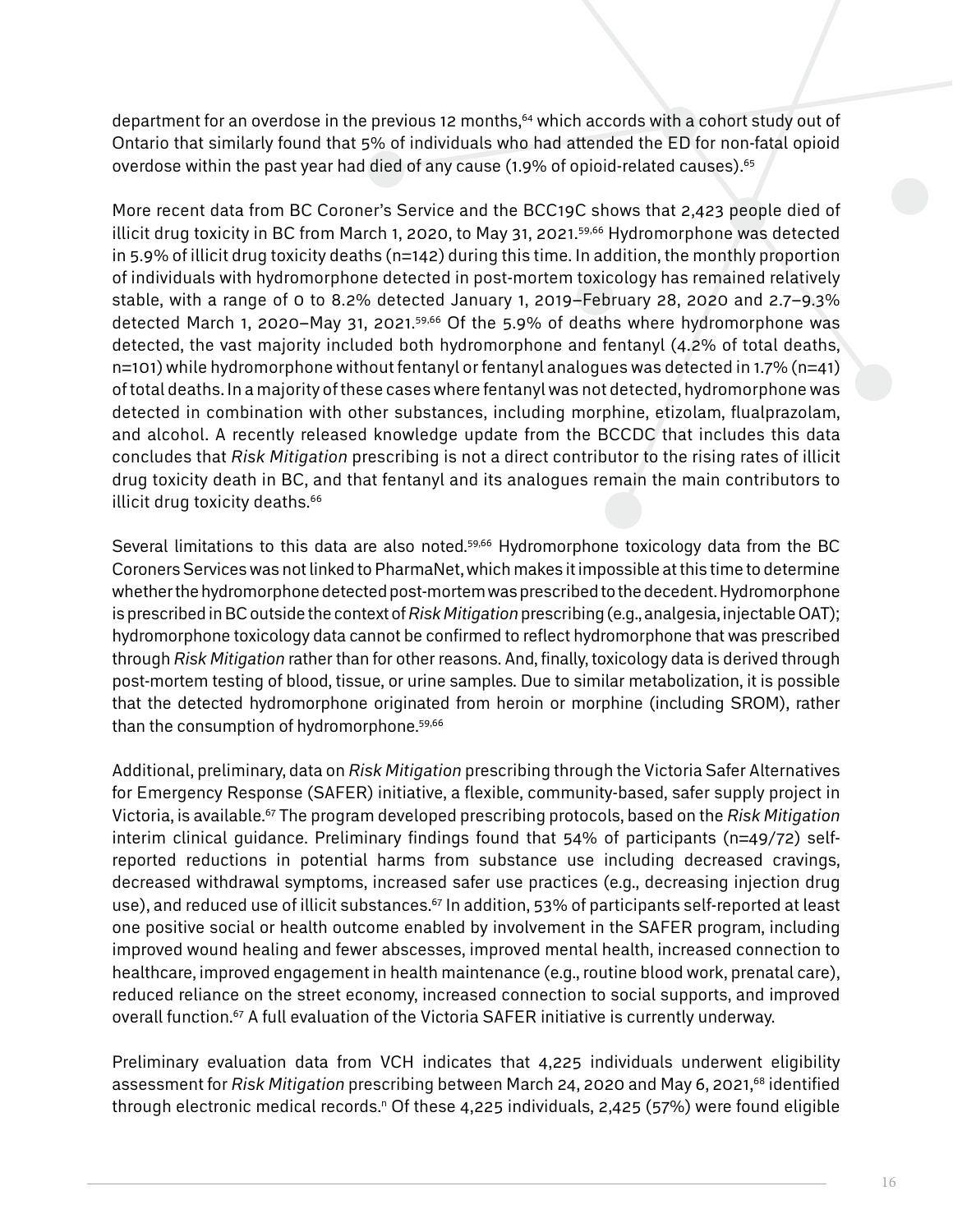and prescribed medications according to the *Risk Mitigation* interim clinical guidance ("RM clients"), while 1,800 individuals were not eligible ("non-RM clients"). Vancouver Coastal Health's evaluation includes both RM clients and non-RM clients. The vast majority of eligible clients were prescribed hydromorphone alone (65.5%), a very small number were prescribed M-Eslon alone (1.4%), 5.1% were prescribed hydromorphone and M-Eslon, and 15.9% were prescribed a combination of stimulants and hydromorphone and/or M-Eslon (an additional 12.0% were prescribed stimulants only).68 In comparison to assessed individuals who were not found eligible for *Risk Mitigation* prescriptions, *Risk Mitigation* clients had a higher proportion of active OAT prescriptions (34.3% vs. 9.2%) or a recent history of OAT (15.7% vs. 4.2%) at the time of their eligibility evaluation. Over 75% of all RM clients had a history of receiving OAT in the 6 months prior to the identification of their eligibility for *Risk Mitigation* prescribing. Additionally, compared to non-RM clients, a higher proportion of RM clients received a prescription for OAT in the 30–60 days following their eligibility assessment for *Risk Mitigation* (55.5% vs. 10.4%). Close to 58% of RM clients who did not have a recent history of OAT (in the previous 30 days) received an OAT prescription within one week of engagement in *Risk Mitigation* prescribing while only 6.1% of non-RM clients were engaged in OAT in the week following their evaluation.

#### <span id="page-16-0"></span>*Oral Hydromorphone to Support OAT Initiation or Maintenance*

The inclusion of oral hydromorphone prescribing in the *Risk Mitigation* interim clinical guidance has been used by clinicians to trial PRN prescribing of hydromorphone to support initiation of oral OAT. Clinical experience indicates that hydromorphone PRN has allowed patients to titrate their OAT dose up without needing to access the illicit drug supply, or to access it minimally to manage cravings and withdrawal symptoms during titration, which decreases the risk of overdose and supports continued engagement in care. Although not an evidence-based practice, some clinicians have reported that their patients are benefitting substantially from this approach, including reducing their use of illicit opioids and increasing retention in care until titrated to a therapeutic OAT dose. Evaluation data from the OUD Cohort up to September 30, 2020 found that 96% of all individuals who were dispensed opioids through *Risk Mitigation* prescribing had ever been on OAT prior to their first RMG dispensation. More recent data (up to February 28, 2021) found that 68% of people dispensed prescription opioids through *Risk Mitigation* prescribing had been dispensed OAT in the 30 days prior to first RMG dispensation. Among the 32% not prescribed OAT in the 30 days prior to RMG, almost 2% received an OAT dispensation on the same day as their first RMG dispensation, almost 15% were dispensed OAT within 7 days of receiving their first RMG dispensation, and approximately 15% were not dispensed OAT within 30 days of their first RMG dispensation.

When initiating OAT, it may be appropriate to co-prescribe oral hydromorphone if the patient is concerned about cravings or withdrawal symptoms and is at risk of accessing the illicit supply to ameliorate them while titrating their dose up. In this case, co-prescribing oral hydromorphone may help reduce illicit drug poisoning risk.

n Data sources include Vancouver Community Analytics Tool, VCH Profile EMR, Acute, ED datamarts.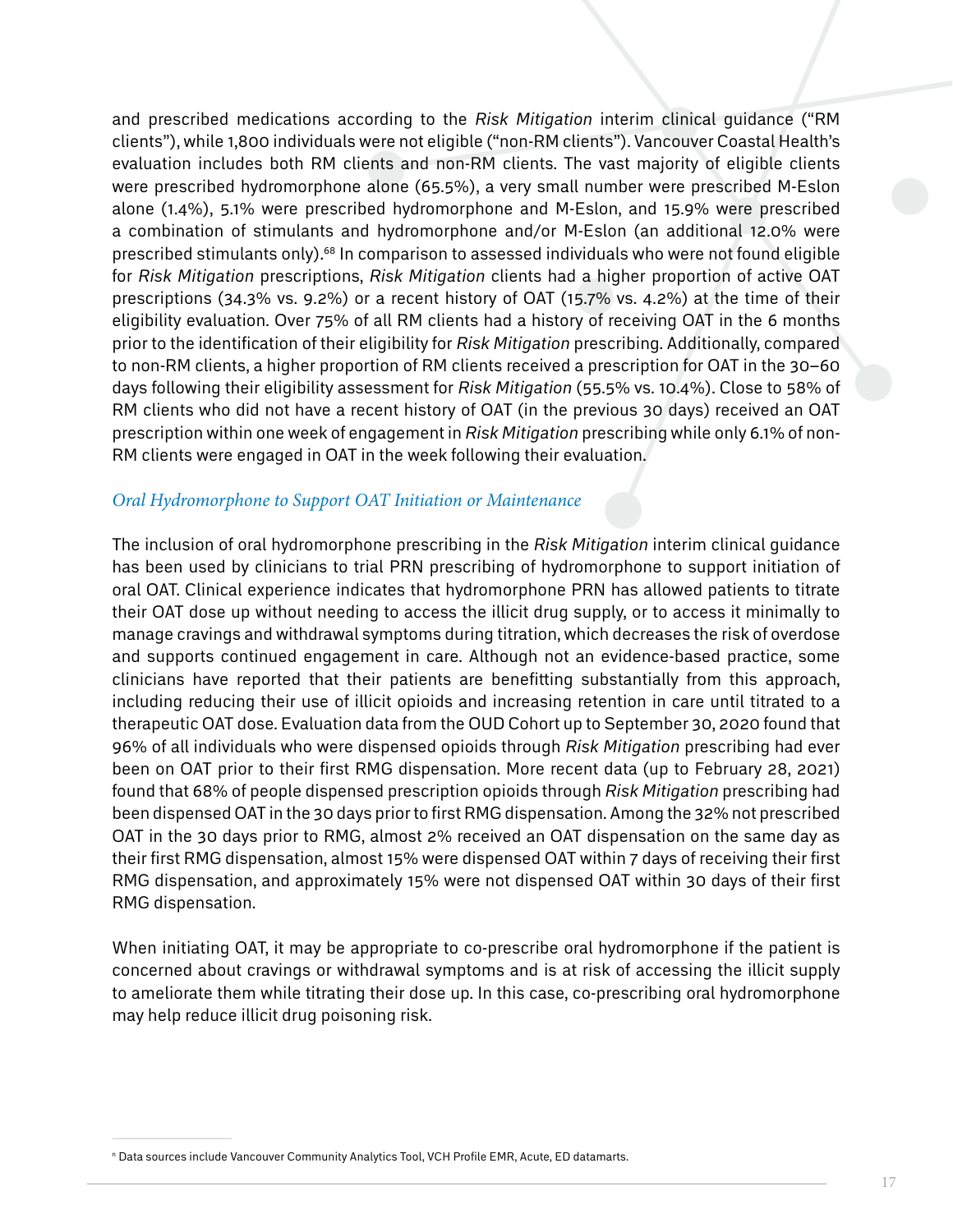- • Opioid agonist treatment initiation and titration should follow the *[2017 OUD Guideline](https://www.bccsu.ca/opioid-use-disorder/)* or updated guidance above; oral hydromorphone prescribing may follow the hydromorphone dosing protocol below:
	- ɤ Prescribe oral hydromorphone 8mg tablets (1–3 tablets q1h as needed up to 14 tablets), provided daily
	- o Some patients will naturally taper their hydromorphone use as they reach a maintenance OAT dose, other patients may continue to use oral hydromorphone to manage ongoing cravings and withdrawal symptoms.
	- ɤ Clinical judgment should be used to determine whether continued prescription of hydromorphone is appropriate, prioritizing safety of both the individual and the community

It may also be appropriate to trial co-prescription of oral hydromorphone for individuals who are experiencing benefit and satisfied at their current maintenance dose of oral OAT but continuing to experience cravings and/or withdrawal symptoms that they manage with illicit opioids, increasing overdose risk.

- Prescribe oral hydromorphone 8mg tablets  $(1-3$  tabs q1h as needed up to 14 tablets), provided daily
	- o Note: Prescribe according to use. For example, if illicit use is infrequent, dispensing every day may not be required

#### *Using Hydromorphone or M-Eslon to Reduce Overdose Risk for Individuals Not on OAT*

Client audience: Individuals who are not interested in OAT or other psychosocial treatment interventions, including recovery-oriented care, or able to access other prescribed safer supply options through health authority-funded or run programs who are at high risk for overdose. It is recognized that expanded options including higher potency medications and a variety of formulations are urgently required in order to help reduce individuals' reliance on the illicit drug supply and overdose risk. Clinical experience suggests that some individuals have been able to reduce their reliance on the illicit drug supply and thus reduce their risk of overdose through the prescription of oral hydromorphone and/or sustained-release oral morphine (M-Eslon). However, clinical experience also indicates that there have been negative UDT in patients prescribed hydromorphone, with some anecdotes of diverted hydromorphone.<sup>69</sup>

Until provincial protocols are available to guide the provision of additional pharmaceutical alternatives, it is the opinion of the authors of this practice update $^{\circ}$  that clinicians should use clinical judgment including thorough assessment, consideration of patient preference, and consideration of the harms associated with potential diversion to determine whether trialing prescription of oral hydromorphone and/or M-Eslon is appropriate. Individuals who received prescribed oral hydromorphone and/or M-Eslon through *Risk Mitigation* prescribing who are have benefitted from this prescribing (see, [Assessment of Benefit and Continuing Care](#page-19-0) below) should continue to receive this prescribing as it aligns with their goals and preferences.

<sup>°</sup> See <u>[Appendix 2](#page-27-0)</u> for authorship list.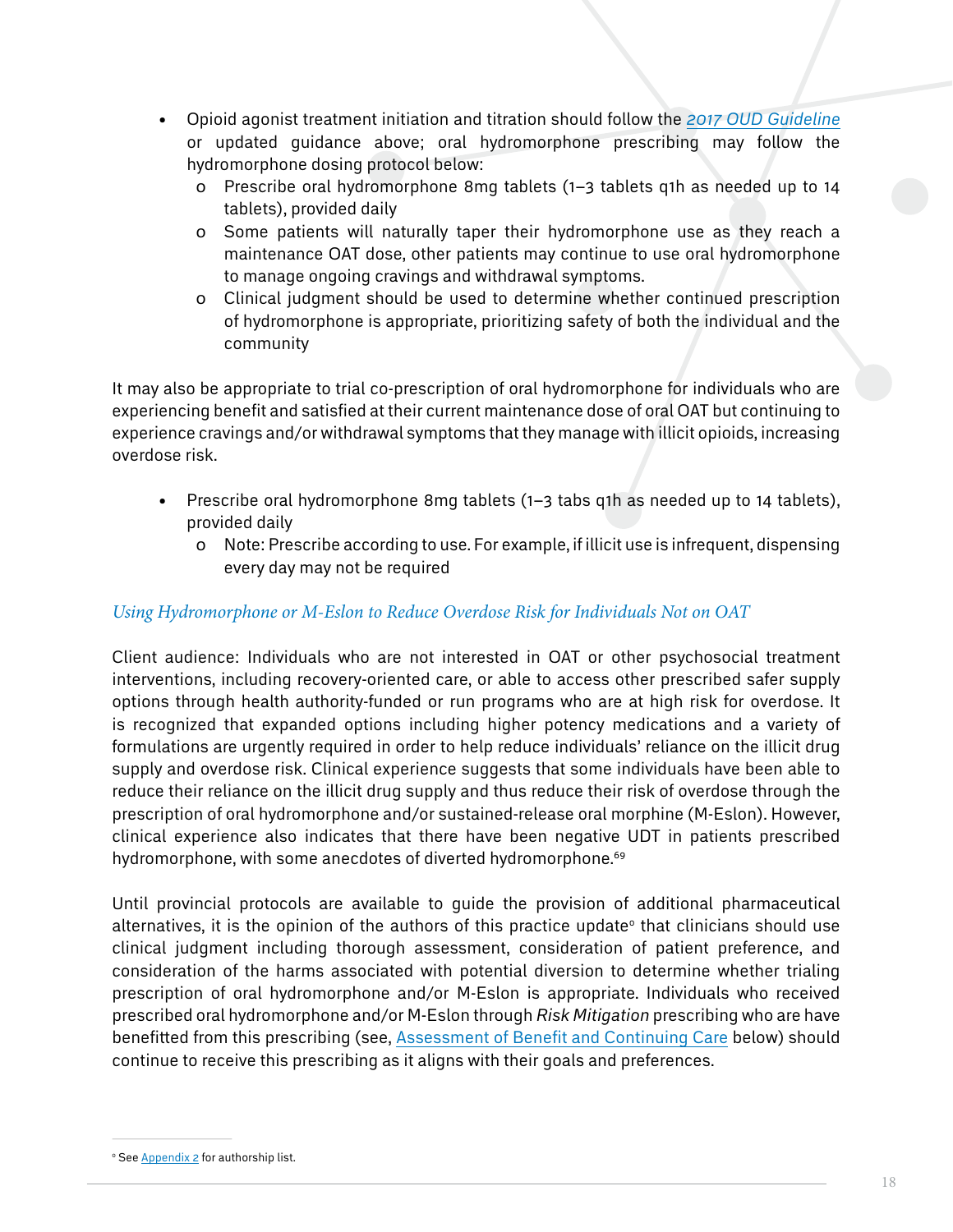Oral hydromorphone and/or M-Eslon<sup>p</sup> may be prescribed to individuals who are not currently receiving OAT, are not interested in starting OAT or other forms of substance use disorder treatment, and are at high risk of poisoning from the illicit opioid supply.

#### *Assessment*

The following considerations for eligibility should be assessed and documented in the patient's health record when considering a trial of hydromorphone and/or M-Eslon prescribing to reduce reliance on the illicit drug supply and overdose risk, including prescribing hydromorphone to support OAT initiation:

• Ongoing active opioid use

AND

• At high risk of illicit drug poisoning or other harms related to illicit opioid use

Assessment for eligibility should include the following:

- Active substance use assessment (i.e., type of substance, quantity used, route of administration, frequency of use)
	- o Note: Not all patients who qualify for these medications will meet a diagnosis of OUD. For example, individuals who use opioids intermittently may be at high risk of poisoning due to the highly toxic illicit drug supply
- Substance use and treatment history
- History of overdose and other drug related harms (e.g., infections, criminalization)
- Comorbid mental and physical conditions
- Prescribed medication(s)
- Current access to a prescriber (i.e., GP, psychiatrist, addiction medicine physician, nurse practitioner)
- Patient goals (e.g., reduce use, stop use, safer use, manage cravings and withdrawal symptoms)
- Potential indicators of benefit (see [Assessment of Benefit and Continuing Care](#page-19-0) below, which may help guide discussion indicators that patient is benefitting from the intervention)

p Note that patients prescribed SROM or sustained-release oral morphine (Kadian or M-Eslon) may have a positive UDT result for hydromorphone due to high morphine levels; morphine is metabolized to hydromorphone by a minor pathway, which may be detected in individuals taking high doses of oral morphine. See the BCCSU's [Urine Drug Testing: Breakout Resource](https://www.bccsu.ca/wp-content/uploads/2021/07/Urine-Drug-Testing-Breakout-Resource.pdf) for additional information regarding UDT for individuals with OUD, including information on cross-reactivity and confirmatory testing.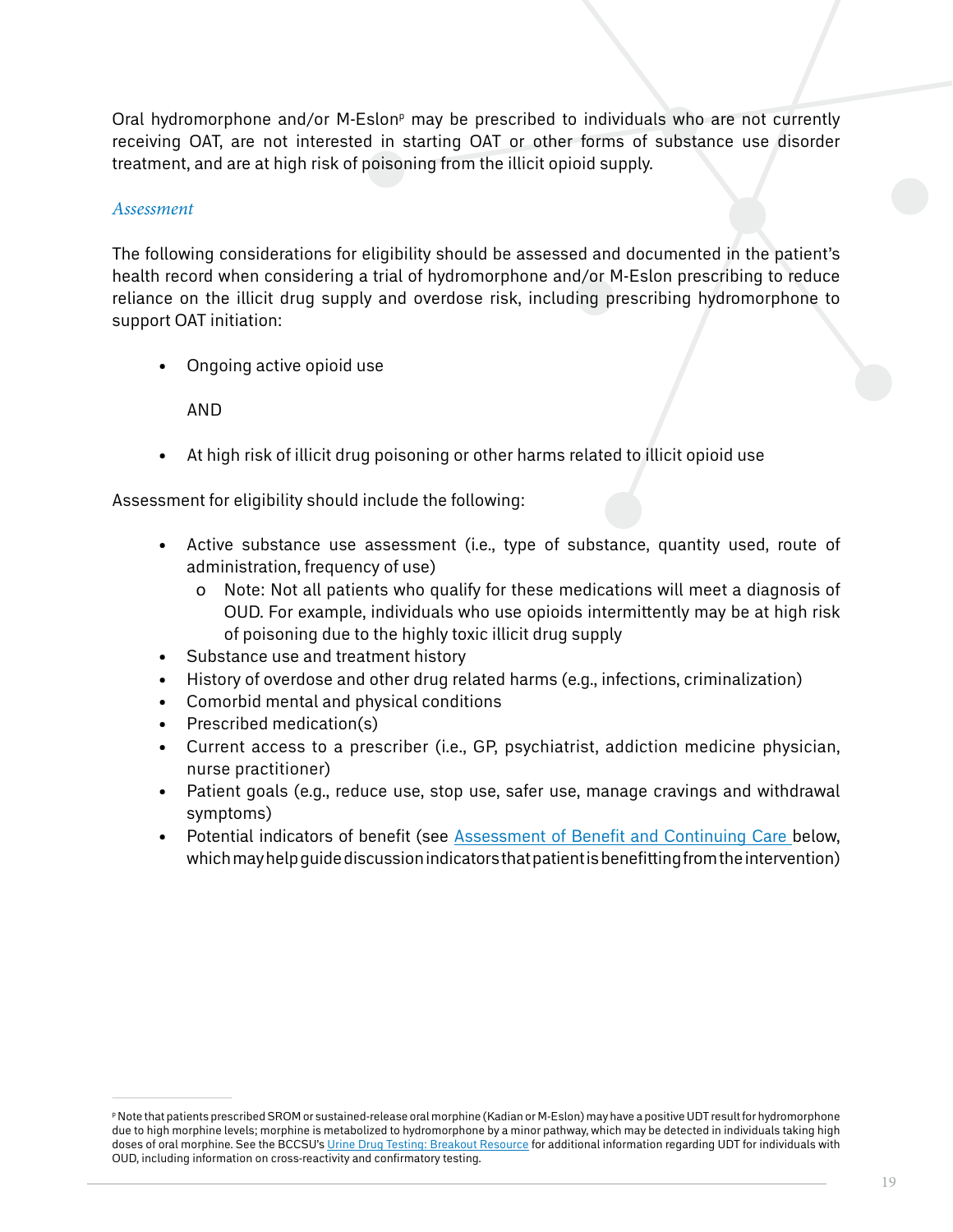#### *Dosing*

If clinical judgment and patient preference indicate that a trial of oral hydromorphone and/or M-Eslon is appropriate, the following protocol may be used:

• Prescribe oral hydromorphone 8mg tablets (1–3 tablets q1h as needed up to 14 tablets)<sup>q</sup>

#### AND/OR

- Prescribe M-Eslon 80-240mg orally twice daily (avoid sprinkling doses)
	- o Note: Doses should be started at the lower end of the range, unless there is a known tolerance, and up-titrated based on patient comfort, withdrawal symptoms, and cravings
	- o It may be helpful to prescribe a long-acting opioid in conjunction with a short-acting opioid for those not on OAT
	- o Note: Multiple long-acting opioid formulations should not be prescribed concurrently. For this reason, extreme caution should be used if M-Eslon is being considered in conjunction with oral OAT

Frequency of dispensation should be guided by clinical judgment, prioritizing patient and community safety. Generally, daily dispensing should be prescribed. Exceptions should be documented.

The assessment and informed consent process should include a discussion of the potential risks and benefits of this intervention, as well as a discussion of continuing care. In addition to reviewing patient goals, this should include a discussion of which clinical and psychosocial parameters would indicate that the patient is benefitting from the intervention, which clinical and psychosocial parameters would indicate that the patient is not benefitting from the intervention, and how the treatment plan would change if the patient is not benefitting.

#### <span id="page-19-0"></span>*Assessment of Benefit and Continuing Care*

If the above assessment indicates that a trial of hydromorphone or M-Eslon prescribing is appropriate, an initial trial period (i.e., 2–4 weeks) should be followed by a thorough assessment of clinical and psychosocial indicators, as well as patient goals, to determine whether the patient is benefitting from the intervention. The results of this assessment along with expert consultation (e.g., addiction medicine specialist, [24/7 Line](https://www.bccsu.ca/24-7/)), where appropriate, and patient preference should inform the decision to continue or discontinue this intervention. With patient consent, other care team members (e.g., outreach workers, social workers, primary care providers, family members) may also provide information relevant for decision making. Clear indication of patient benefit, supported by clinical judgment and aligned with patient goals, supports the continuation of this intervention. It should be noted, however, that not all of the potential benefits listed below may emerge in the initial 2- to 4-week period following initiation; it may take some time for clinician and patient to determine an optimal dose, to access relevant psychosocial supports, and for the patient to begin to stabilize. Clinical discretion should be used to determine whether a continued trial is appropriate. Patients' individualized goals regarding their health and substance use should be continually re-assessed, and treatment plans adjusted accordingly.

<sup>&</sup>lt;sup>q</sup> Note, this maximum dose may be exceeded, based on clinical judgment, if there is clear clinical indication of benefit. Clinical exceptions, including rationale, should be documented.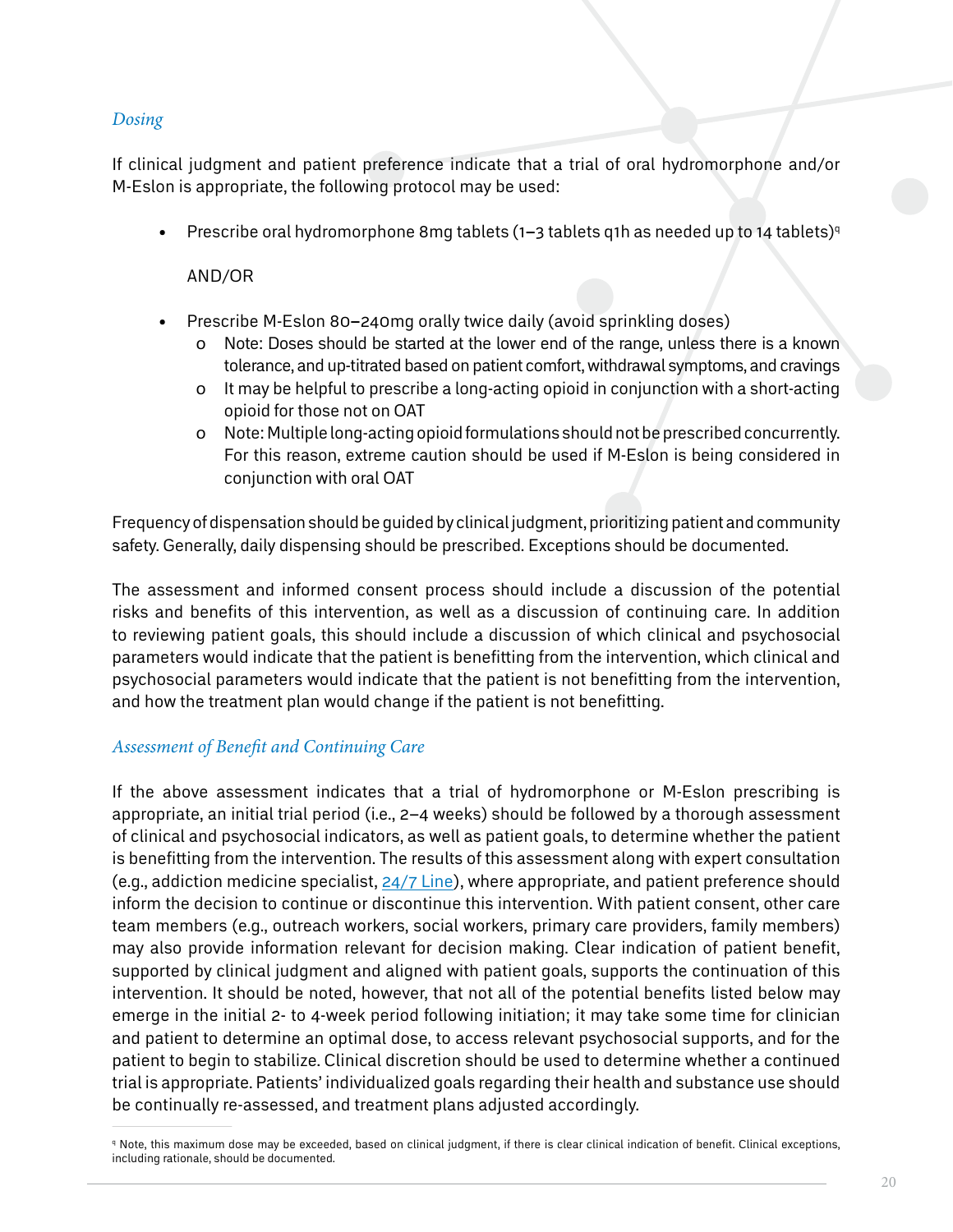#### Indications That The Patient is Benefitting

#### Clinical

- • Reduced (or cessation of) illicit substance use
- Reduced risk and incidence of overdose due to reduction or cessation of illicit opioid use
- Reduced cravings
- • Reduced potential communicable disease exposure and infection
- Reduced emergency department or acute care usage
- Increased engagement in primary care and other health services
- • Management of withdrawal symptoms
- Patient report of improved overall wellbeing
- Urine drug tests consistently positive for prescribed medications<sup>r</sup>

#### **Psychosocials**

- Reduced need to engage in high-risk and criminalized activities (e.g., sex work) to support substance use
- Maintaining, seeking, or gaining employment or volunteer activities
- • Improved attitude toward self
- Ability to set and meet goals in major areas (e.g., personal health, career)
- • Enrolled in education or training programs
- Integrating new activities
- Reconnecting with family and friends (e.g., improved social functioning)
- Attaining safe housing and accessing other social services

#### Indications That The Patient is Not Benefitting

#### Clinical

- No change or increased intensity of illicit substance use
- No change or increased overdose risk
- Ongoing cravings and withdrawal symptoms
- Urine drug tests consistently negative for prescribed substance
- • No change in wellbeing or social functioning
- Consistently missed doses
- Development or worsening of mental or physical health conditions associated with prescribed medications

r Note that UDTs consistently negative for illicit substances are not required in order to continue this intervention. Given the extremely high potency opioids in the illicit drug supply, many individuals may continue to use a combination of prescribed hydromorphone and illicit opioids. In the case of UDTs negative for the prescribed substance (e.g., hydromorphone), prescribers should use clinical judgement to determine if it is appropriate to continue prescribing based on an assessment of the risks and benefits and discussion with the patient. It is recognized that each dose of prescribed, regulated opioids reduces risk of overdose.

s Structural barriers such as lack of affordable and accessible housing or suitable employment may make these difficult to achieve for individuals who are otherwise benefitting from the intervention. Improvements in these domains are not required, but—where possible—may be additional indications that the patient is benefitting and should continue to receive this intervention.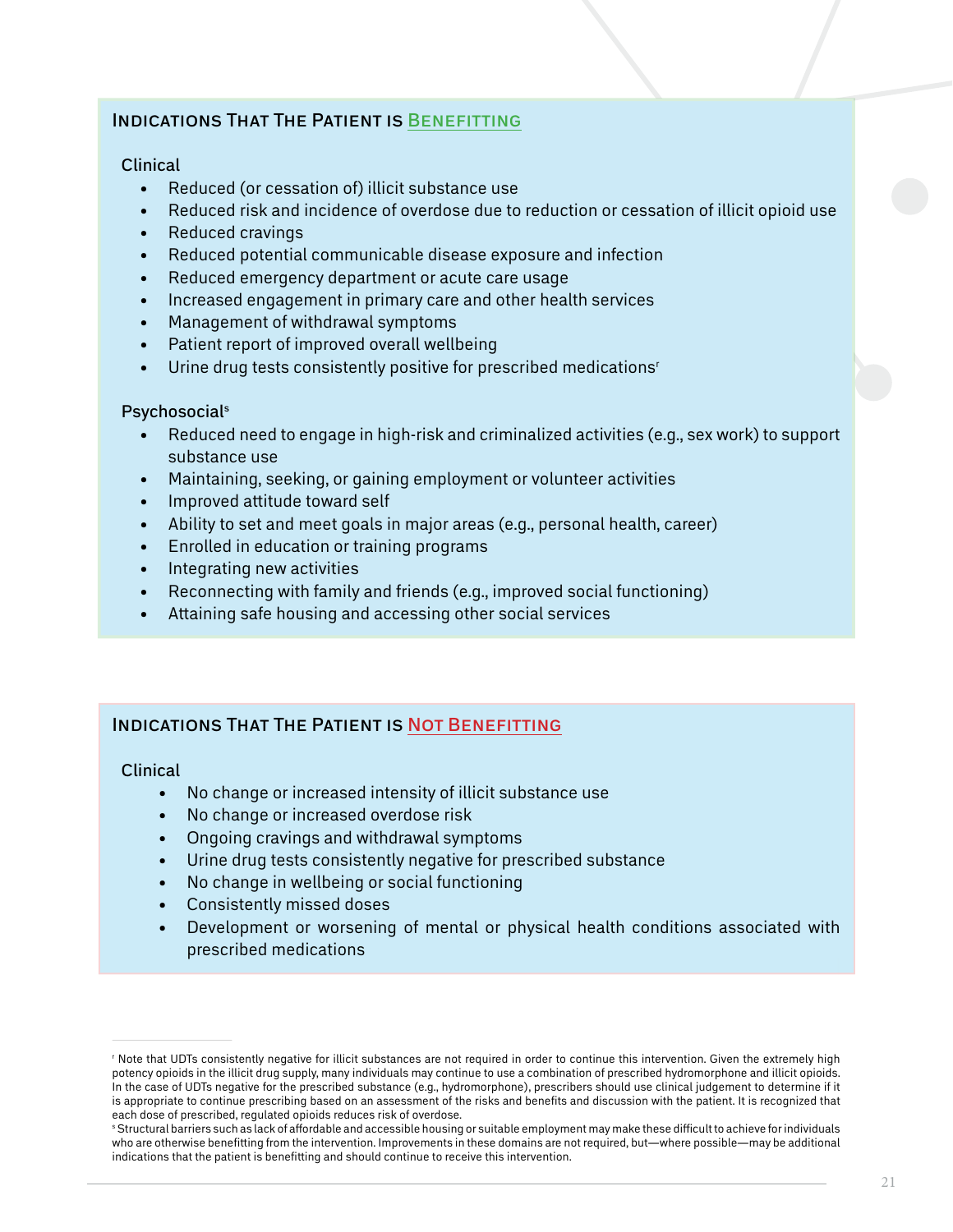If thorough assessment of patient-identified goals and indicators of clinical and psychosocial stability indicate that the patient is not benefitting from the intervention despite attempts at optimizing dosing and psychosocial supports, it may be appropriate to discontinue the intervention and explore alternative harm reduction, treatment, and recovery options. Alternative options may include initiating OAT, increasing existing OAT dose, tapering hydromorphone dose, referral to an existing pharmaceutical alternative or safer supply program, bed-based treatment options, or a combination. It may also be appropriate, based on clinical judgement, contact regional health authorities to determine availability of safer supply programs, which may have additional opioid medication options. The assessment, treatment plan, and rationale should be documented in the patient's medical record. It may be helpful to consult the [24/7 Line](http://www.bccsu.ca/24-7) for assistance in determining whether the intervention is or is not beneficial, and next steps.

#### *Evaluation*

Clinicians prescribing hydromorphone to reduce risk of overdose and other harms must become part of the provincial evaluation outlined in the [Prescribed Safer Supply Policy](https://www2.gov.bc.ca/assets/gov/overdose-awareness/prescribed_safer_supply_in_bc.pdf), through two avenues:

- 1. All safer supply prescribing will be captured in the health administrative data from PharmaNet.
	- a. Dispensation of prescribed safer supply to individuals at pharmacies or clinic settings will be recorded in PharmaNet, which will be used to support provincial evaluation and monitoring efforts.
	- b. Prescribers must indicate on the prescription that the drug is prescribed safer supply (see [Prescriber and Pharmacist Procedures for Prescribed Safer Supply,](#page-21-0) below), so that pharmacists or other practitioners are able to provide appropriate and informed care and record the prescription in different information systems. More information will be forthcoming from the Province on how to correctly record prescriptions in appropriate data systems.
- 2. As the provincial evaluation is initiated, prescribers will be invited to engage in additional types of evaluation as appropriate.

See the provincial [Prescribed Safer Supply](https://www2.gov.bc.ca/assets/gov/overdose-awareness/prescribed_safer_supply_in_bc.pdf) policy for more information on evaluation.

#### <span id="page-21-0"></span>*Prescriber and Pharmacist Procedures for Prescribed Harm Reduction Drugs: Risk Mitigation or Prescribed Safer Supply*

The safety and sustainability of the prescribed harm reduction drug options outlined in the *Risk Mitigation Interim Clinical Guidance*, the *Opioid Use Disorder Practice Update*, and the *Prescribed Safer Supply Policy* are predicated on ongoing fulsome monitoring and evaluation to inform program effectiveness and identify any unintended risks or harms. Accurately capturing these prescriptions in PharmaNet is essential to enable comprehensive and rigorous evaluation.

Most of the drugs prescribed as alternatives to support people to reduce their reliance on the toxic illicit drug supply, both for risk mitigation and as a safer supply alternative, are used for additional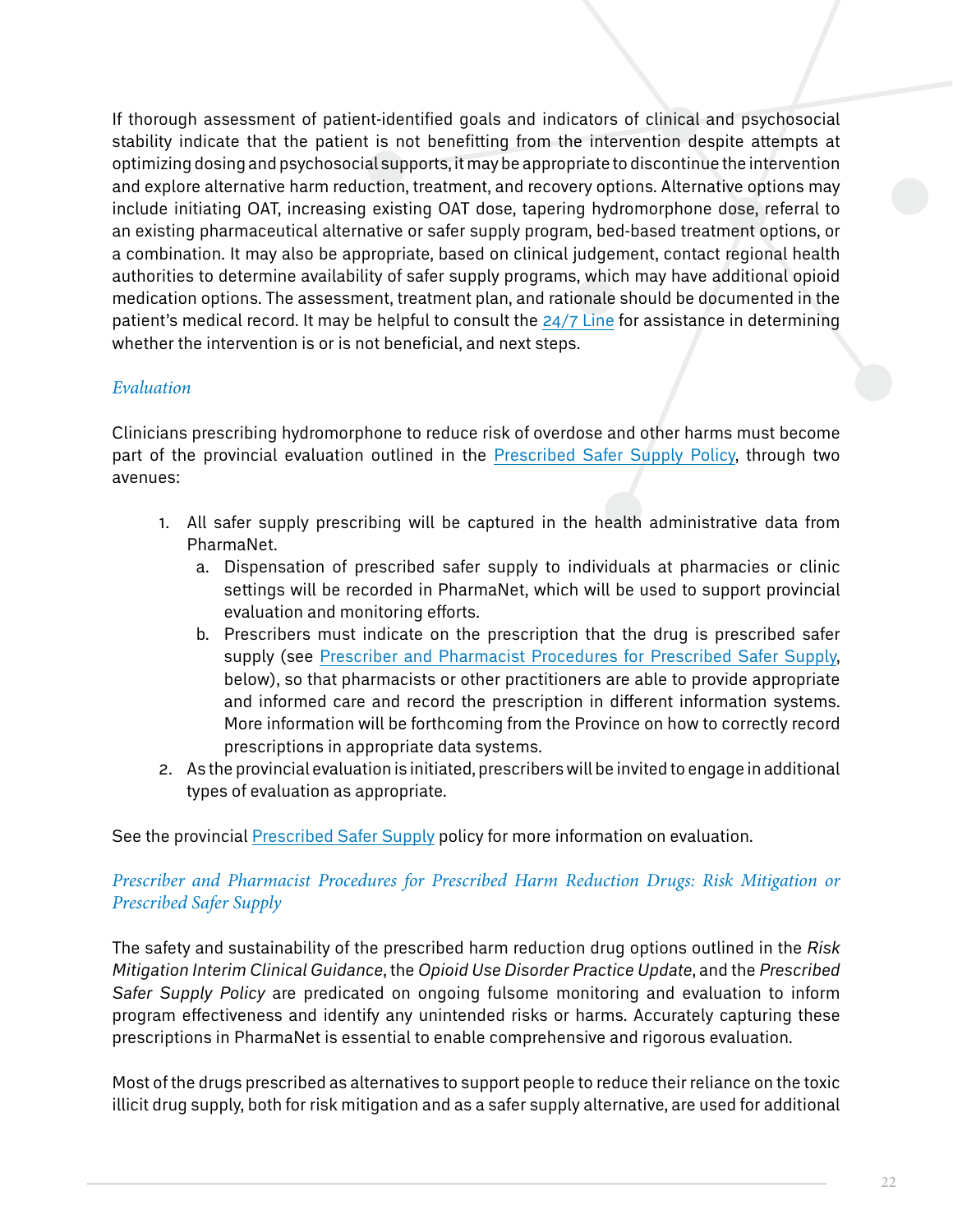indications; therefore, prescriptions for harm reduction and safer supply must be distinguished from other indications (e.g., pain). Prescribers and pharmacists are therefore being asked to assist as follows:

#### *Instructions for Prescribers:*

 $\overline{\phantom{a}}$ 

 $\overline{1}$  $\overline{1}$  $\overline{\phantom{a}}$ 

Any prescription written for a drug to be used as an alternative to the toxic street supply including prescriptions written for risk mitigation during the dual public health emergencies or as a safer supply option should clearly include "SA" in the Directions for Use section of the form, BELOW the instructions written on the form. This code is not part of the official instructions but indicates to the dispensing pharmacist that the prescription is to be tagged with the non-public facing code that will allow the prescription to be identified in the PharmaNet database. An example follows.

|                                               | PERSONAL HEALTH NO.                                                    |                                         |    |                     |                                                                |        |                                  |              | <b>PRESCRIBING DATE</b>          |    |             |
|-----------------------------------------------|------------------------------------------------------------------------|-----------------------------------------|----|---------------------|----------------------------------------------------------------|--------|----------------------------------|--------------|----------------------------------|----|-------------|
|                                               | 1234 567 890                                                           |                                         |    |                     |                                                                |        | 01                               |              | 08                               |    | 21          |
|                                               | FIRST (GIVEN)                                                          |                                         |    |                     | MIDDLE / INITIAL                                               |        | DAY<br>LAST (SURNAME)            |              | <b>MONTH</b>                     |    | <b>YEAR</b> |
| <b>PATIENT</b><br><b>NAME</b>                 | Generic                                                                |                                         | А  |                     |                                                                | Name   |                                  |              |                                  |    |             |
|                                               | <b>STREET</b>                                                          |                                         |    |                     |                                                                |        |                                  |              |                                  |    |             |
| <b>PATIENT</b>                                | 123 Main Street                                                        |                                         |    |                     |                                                                |        |                                  |              |                                  |    |             |
| <b>ADDRESS</b>                                | CITY                                                                   | <b>PROVINCE</b>                         |    |                     |                                                                | 16     |                                  |              | <b>DATE OF BIRTH</b><br>76<br>17 |    |             |
| <b>Victoria</b><br>Rx: DRUG NAME AND STRENGTH |                                                                        |                                         | BC |                     |                                                                |        |                                  |              | DAY<br><b>MONTH</b><br>YEAR      |    |             |
|                                               |                                                                        |                                         |    |                     | ONLY ONE DRUG PER FORM                                         |        |                                  |              | <b>VOID IF ALTERED</b>           |    |             |
|                                               | <b>Hydromorphone 8mg</b>                                               |                                         |    |                     |                                                                |        |                                  |              |                                  |    |             |
|                                               |                                                                        | <b>QUANTITY (IN UNITS)</b>              |    |                     |                                                                |        |                                  |              |                                  |    |             |
| 784 <sub>mg</sub>                             |                                                                        |                                         |    |                     | Seven hundred and eighty-four milligrams                       |        |                                  |              |                                  |    |             |
|                                               | NUMERIC                                                                |                                         |    |                     |                                                                | AI PHA |                                  |              |                                  |    |             |
|                                               | THIS AREA MUST BE COMPLETED IN FULL FOR OPIOID AGONIST TREATMENT (OAT) |                                         |    |                     |                                                                |        |                                  |              |                                  |    |             |
|                                               | 01<br><b>START DATE:</b>                                               | 08                                      |    | 21                  | <b>END DATE:</b>                                               |        | 14                               | 08           |                                  | 21 |             |
|                                               | DAY                                                                    | <b>MONTH</b><br><b>TOTAL DAILY DOSE</b> |    | <b>YEAR</b>         |                                                                |        | DAY                              | <b>MONTH</b> | NUMBER OF DAYS PER WEEK OF       |    |             |
|                                               |                                                                        |                                         |    |                     |                                                                |        | <b>DAILY WITNESSED INGESTION</b> |              |                                  |    |             |
| 112                                           |                                                                        | One hundred twelve                      |    |                     | Nil                                                            |        |                                  |              | Nil                              |    |             |
| <b>NUMERIC</b>                                |                                                                        |                                         |    |                     |                                                                |        |                                  |              |                                  |    |             |
|                                               |                                                                        | AI PHA                                  |    | $\mathbb{Z}$ mg/day | <b>NUMERIC</b>                                                 |        |                                  |              | <b>ALPHA</b>                     |    |             |
|                                               | <b>NOT AUTHORIZED FOR DELIVERY</b>                                     |                                         |    |                     |                                                                |        |                                  |              |                                  |    |             |
|                                               | DIRECTION FOR USE, INDICATION FOR THERAPY, OR SPECIAL INSTRUCTIONS     |                                         |    |                     |                                                                |        |                                  |              |                                  |    |             |
|                                               | <b>Hydromorphone 8mg tablets</b>                                       |                                         |    |                     |                                                                |        |                                  |              |                                  |    |             |
|                                               | 1-3 tablets per hour as needed                                         |                                         |    |                     |                                                                |        |                                  |              |                                  |    |             |
|                                               | Maximim 14 tablets per day                                             |                                         |    |                     |                                                                |        |                                  |              |                                  |    |             |
|                                               | Dispensed daily, no witness                                            |                                         |    |                     |                                                                |        |                                  |              |                                  |    |             |
|                                               | Prescribed safer supply                                                |                                         |    |                     |                                                                |        |                                  |              |                                  |    |             |
|                                               |                                                                        |                                         |    |                     |                                                                |        |                                  |              |                                  |    |             |
| <b>SA</b>                                     |                                                                        |                                         |    |                     |                                                                |        |                                  |              |                                  |    |             |
|                                               | <b>NO REFILLS PERMITTED</b>                                            |                                         |    |                     | PRESCRIBER'S SIGNATURE                                         |        |                                  |              |                                  |    |             |
|                                               | VOID AFTER 5 DAYS                                                      |                                         |    |                     |                                                                |        | M                                |              |                                  |    |             |
|                                               | UNLESS PRESCRIPTION IS FOR OAT<br>PRESCRIBER'S CONTACT INFORMATION     |                                         |    |                     |                                                                |        | 91-09898                         |              |                                  |    |             |
|                                               | Generic Prescriber                                                     |                                         |    | Tel: 250-999-9911   |                                                                |        | PRESCRIBER ID                    |              |                                  |    |             |
|                                               | 123 Health Street                                                      |                                         |    | Fax: 250-999-9119   |                                                                |        |                                  |              |                                  |    |             |
|                                               | Victoria BC V8Z 4H4                                                    |                                         |    |                     |                                                                |        | 00000000005                      |              |                                  |    |             |
|                                               |                                                                        |                                         |    |                     |                                                                |        | <b>FOLIO</b>                     |              |                                  |    |             |
|                                               | RECEIVED BY: PATIENT OR AGENT SIGNATURE                                |                                         |    |                     | <b>PHARMACY USE ONLY</b><br>SIGNATURE OF DISPENSING PHARMACIST |        |                                  |              |                                  |    |             |
|                                               |                                                                        |                                         |    |                     |                                                                |        |                                  |              |                                  |    |             |

Hidden Word State Word State Word State Word State Word State Word State Word State Word State Word State Word<br>Word State Word State Word State Word State Word State Word State Word State Word State Word State Word State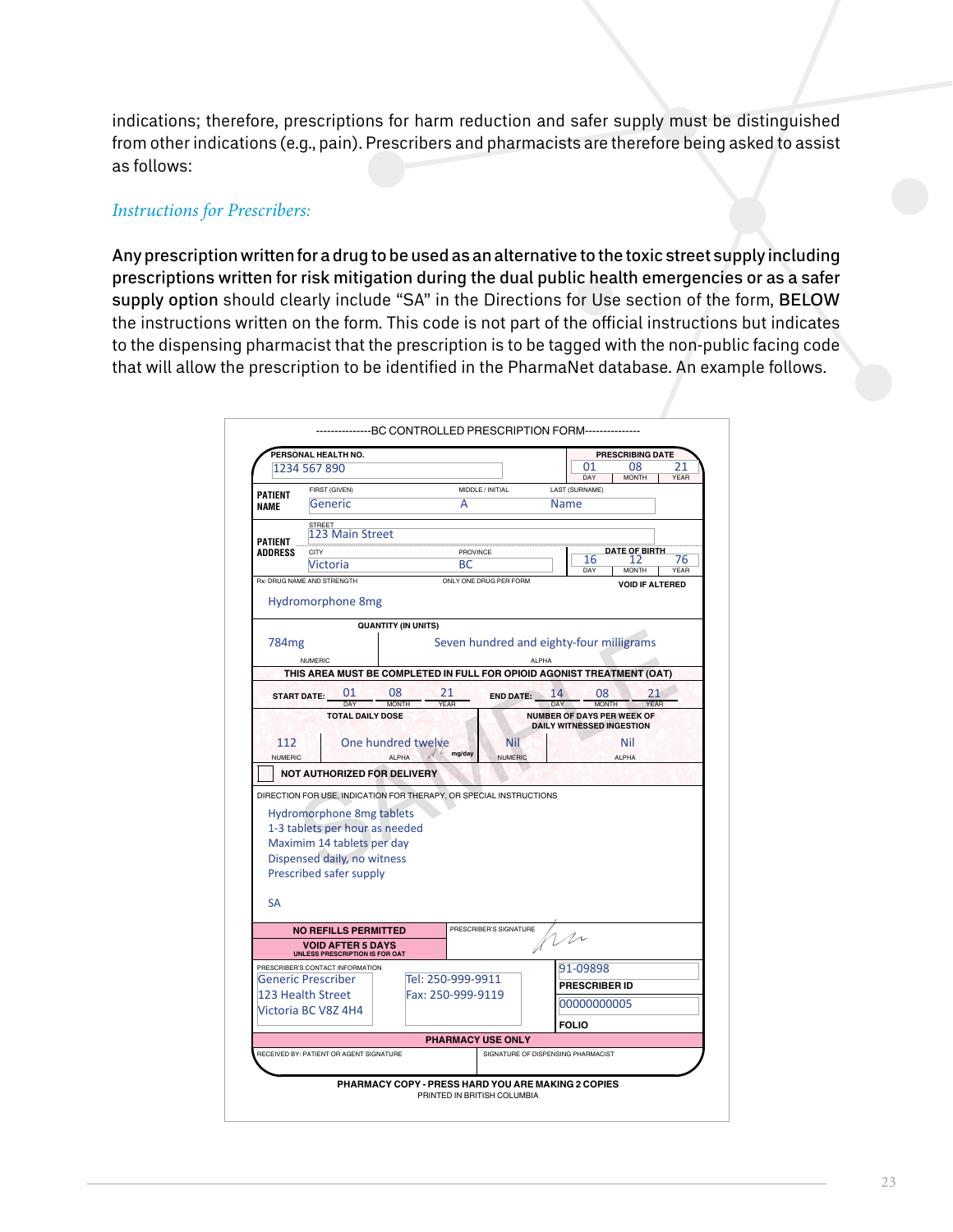#### *Instructions for the Pharmacist:*

When a prescription for any drug that is identified as a safer alternative is processed (new or refill/ part-fill prescription), it should be entered per usual prescription entry standards with the addition of an "SA" intervention code in the customary intervention code section of the software, not the Directions for Use ("sig") section. This code goes in the intervention code field and is simply a tag on the prescription that can be captured when monitoring and evaluating these harm reduction prescriptions for program evaluation. Entry of the intervention code with each prescription fill is the only action required on the pharmacist's part and has no monetary reimbursement attached.

#### *Drugs to be Included*

Any drug prescribed for risk mitigation to support self-isolation or quarantine due to COVID-19 or drugs prescribed for safer supply should be identified on the prescription and tagged with the "SA" intervention code upon entry into PharmaNet. The list below identifies the medications included in this practice update, but all drugs prescribed for prescribed safer supply should be identified as per above:

#### **Opioins**

All those prescribed for risk mitigation or prescribed safer supply, which include:

- Hydromorphone tablets
- • Sustained-release oral morphine (M-Eslon)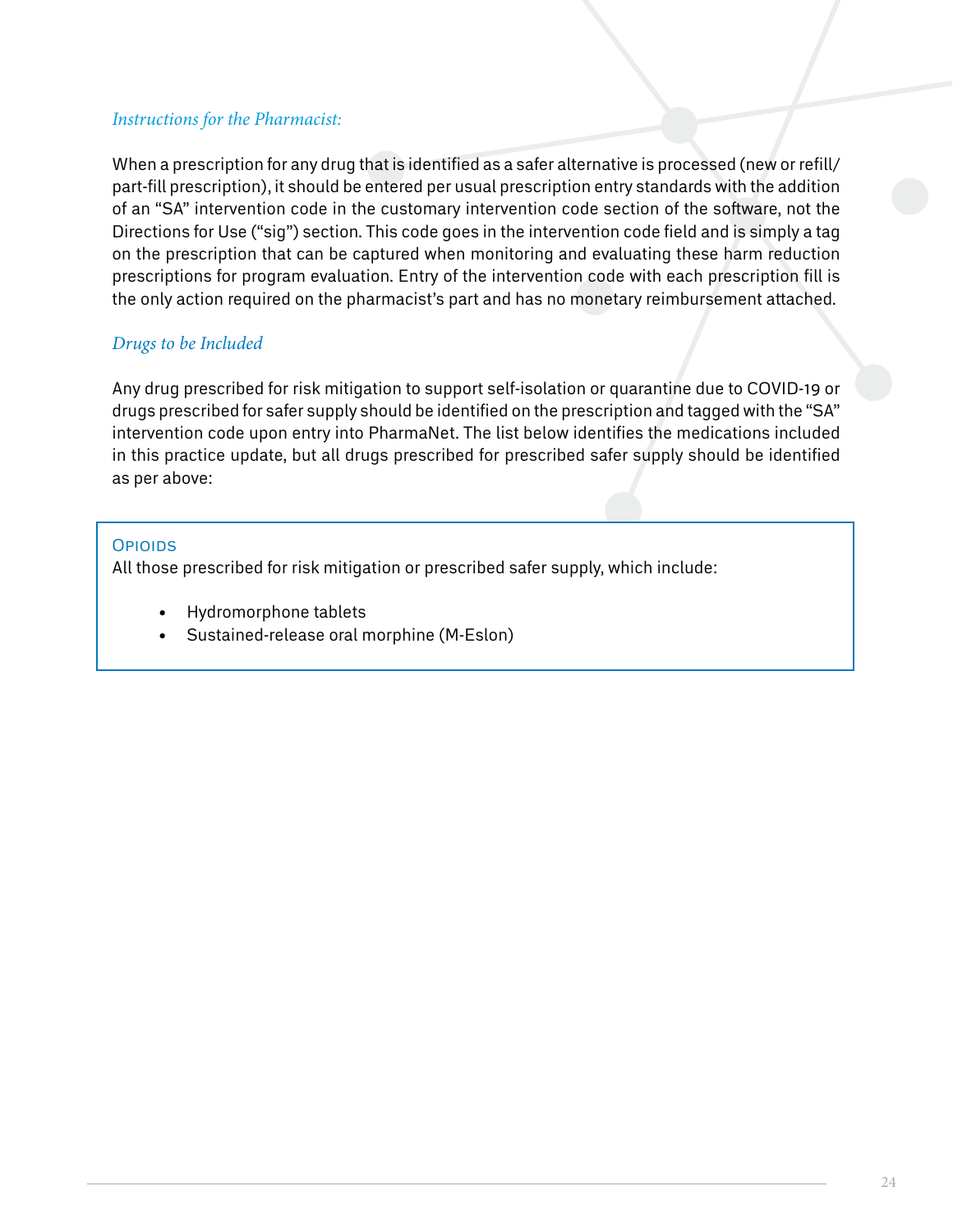#### *Peer Navigators and Advocacy*

Clinical experience from the past year indicates that the inclusion of peer navigators and patient advocates on the care team can help support engagement in care, including continued engagement with both substance use disorder treatment and prescribing to reduce reliance on the illicit drug supply. Peer navigators and advocates can support engagement in care in the following ways:

- Outreach
- Explaining interventions and treatment options and what to expect
- Completing intake forms in a setting that is comfortable for the patient
- Supporting patients to attend appointments (including reminders, providing rides)
- Accompanying patients to appointments, if requested
- • Facilitating access to treatment and recovery services, harm reduction, primary care services (e.g., vaccination), and social services
- Helping patients to navigate challenges accessing treatments or interventions
- Providing insight and expertise related to the patient experience to prescribers and other health care team members

Several key resources may inform engagement with and employment of peer navigators, including:

- • [Best Practice Manual For Supporting Peers/Experiential Workers in Overdose Response](https://towardtheheart.com/assets/uploads/1610410618yGfdr6sQs8m8KTWoKfaCUWX9llgwxBYHcMkNlFJ.pdf) **[Settings](https://towardtheheart.com/assets/uploads/1610410618yGfdr6sQs8m8KTWoKfaCUWX9llgwxBYHcMkNlFJ.pdf)**
- • [Community Research Report: Peer Work](https://towardtheheart.com/assets/uploads/1596131175V92lNsqnGo8brgfGnM2Pq9VeQpy9Hr203ivMqNW.pdf)
- There is No Authority But Yourself: A Reader Guide to Drug User Self-determination and **[Organizing](https://towardtheheart.com/thereisnoauthoritybutyourself)**
- [Meaningful Engagement](https://bccampus.ca/wp-content/uploads/2020/07/BCcampus-Peer-Engagement-and-Consultation-Report-v2.0-CR.pdf)
- [Meaningful Results: Engagement and Consultation Road Map from the Provincial Peer](https://bccampus.ca/wp-content/uploads/2020/07/BCcampus-Peer-Engagement-and-Consultation-Report-v2.0-CR.pdf)[training Project](https://bccampus.ca/wp-content/uploads/2020/07/BCcampus-Peer-Engagement-and-Consultation-Report-v2.0-CR.pdf)

#### *Patient Education and Informed Consent*

The informed consent process should include a discussion and documentation of the potential risks and benefits of hydromorphone or M-Eslon prescribing as a safer supply option, as well as a discussion of continuing care and harm reduction education. This should include a discussion of patient goals, as well as which clinical and psychosocial parameters would indicate that the patient is benefitting from the intervention, and which clinical and psychosocial parameters would indicate that the patient is not benefitting from the intervention, and how the treatment plan would change if the patient is not benefitting. See [Assessment of Benefit and Continuing Care](#page-19-0) for more information on clinical and psychosocial parameters indicating benefit and [Appendix 1: Informed](#page-25-0)  [Consent](#page-25-0) for more information on the informed consent process.

When counselling patients on routes of administration, oral ingestion of prescribed hydromorphone and/or M-Eslon is recommended, as this is the lowest risk route of ingestion. However, education on harm reduction should be provided, as many patients will choose other routes of use. See [Safer Tablet Injection: A Resource for Clinicians Providing Care to Patients](https://www.bccsu.ca/opioid-use-disorder/)  [Who May Inject Oral Formulations](https://www.bccsu.ca/opioid-use-disorder/) for more information.

Prescribers should also provide education on the risk of ingesting multiple CNS depressants (e.g., opioids and benzodiazepines or alcohol).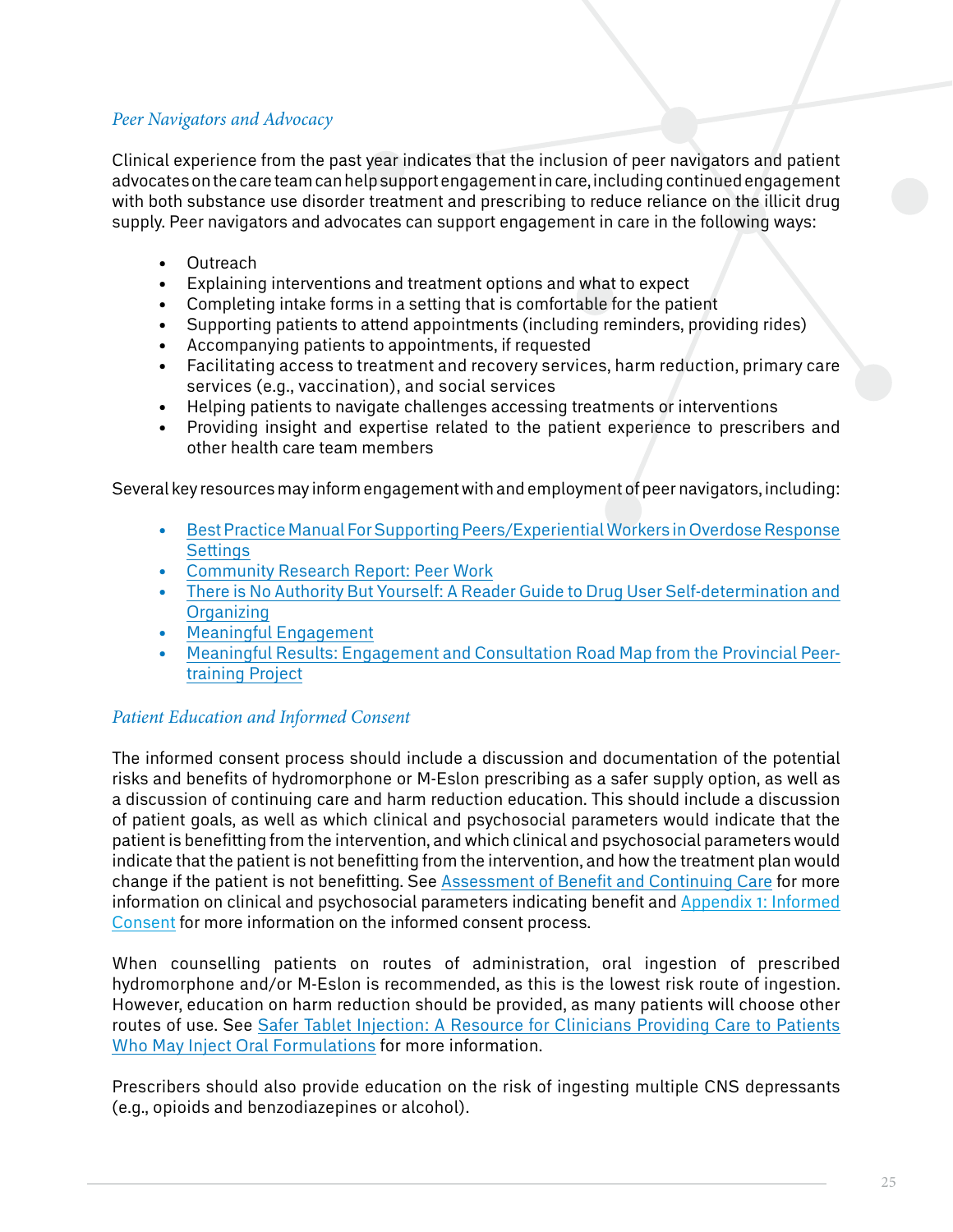## <span id="page-25-0"></span>**Appendix 1: Informed Consent**

Seeking informed consent to trial an intervention requires disclosing the relevant information that will allow the patient to make a voluntary choice to accept and consent or decline the intervention. More information on informed consent is available through the Canadian Medical Protective Association's *[Consent: A Guide for Canadian Physicians](https://www.cmpa-acpm.ca/en/advice-publications/handbooks/consent-a-guide-for-canadian-physicians)* and The Canadian Nurses Protective Society's *[Consent to Treatment: The Role of the Nurse](https://cnps.ca/article/consent-to-treatment/)*. In addition, nurse practitioners must meet the BC College of Nurses and Midwives' [Consent Practice Standard.](https://www.bccnm.ca/NP/PracticeStandards/Pages/consent.aspx) This appendix provides a brief overview of the informed consent process, and a template that may be used to guide and document the process.

The informed consent process should include a description of the proposed intervention, including potential risks and benefits; a description of eligibility; a description of engagement with care during the intervention; and a description of what indicators would indicate that the patient is benefitting from the intervention and should continue to receive it, as well as what indications would indicate that the patient is not benefitting from the intervention and alternative harm reduction, treatment, and recovery options should be explored instead. This conversation should be thoroughly documented in the patient's medical record.

#### *Informed Consent Template*

1. Provide a description of the intervention

The specific intervention (e.g., co-prescription of hydromorphone to support OAT initiation, prescription of hydromorphone to reduce reliance on toxic drug supply and overdose risk) should be described, including the limited evidence base supporting it, and potential benefits (e.g., reduced reliance on toxic drug supply, reduced overdose risk, increased OAT retention) and risks (e.g., known risks associated with opioid prescribing, injection-related risks if applicable) should be described.

Note: Prescribers prescribing hydromorphone as a harm reduction measure must participate in the provincial evaluation; a discussion of the evaluation and use of patient data should be included in the consent process

2. Describe eligibility

Eligibility considerations for this intervention include:

• Ongoing active opioid use

AND

• At high risk of overdose or other harms related to illicit opioid use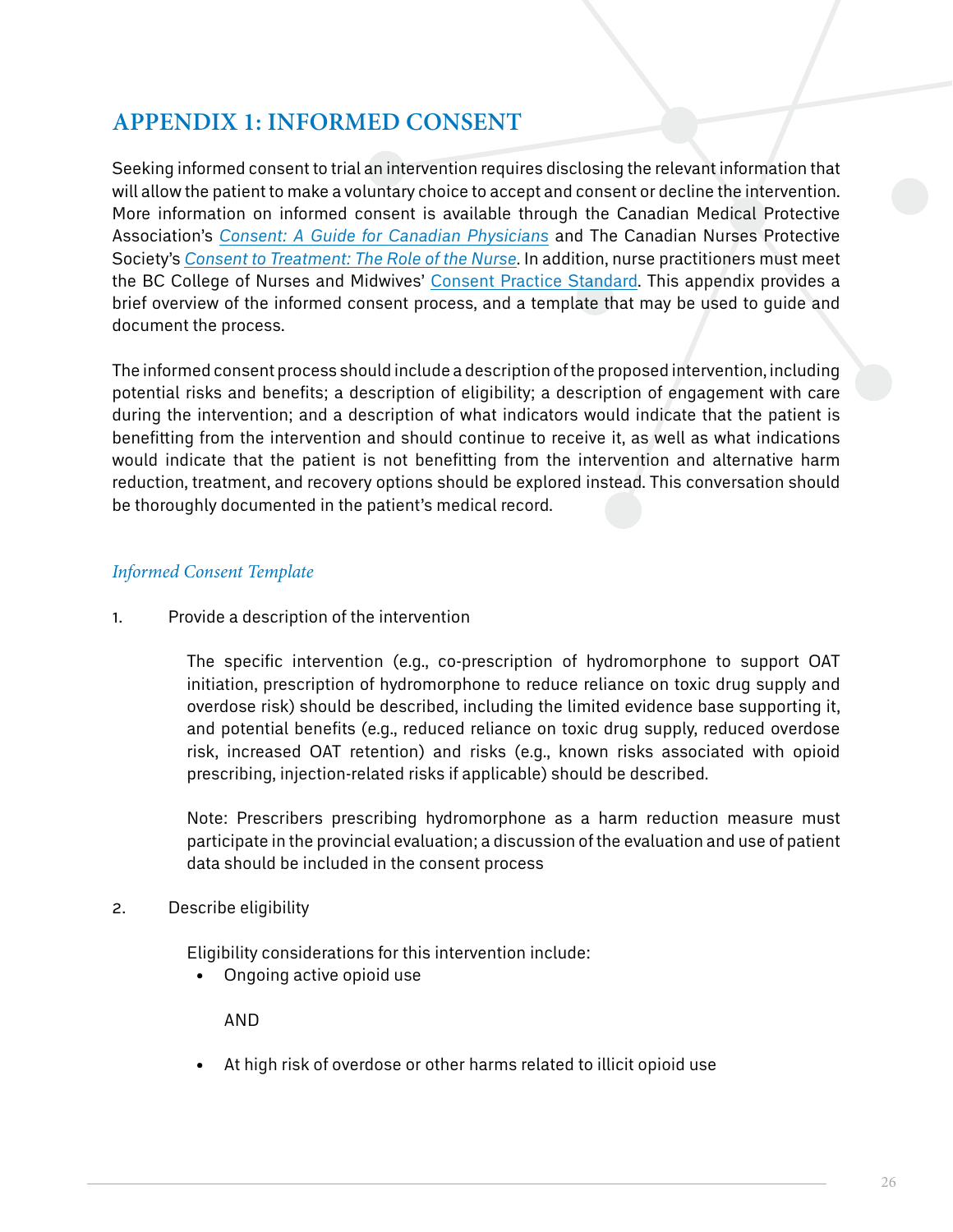3. Describe engagement with care during intervention

Specific follow-up will depend on clinical judgment and the individual patient. Items for discussion should include:

- a. Frequency of follow-up
- b. Frequency of dispensation of medications (e.g., daily dispensation vs. takehome doses)
- c. Frequency of urine drug testing
- d. Expectation that patient will work together with prescriber on agreed upon plan for amount of engagement around care that would help ensure continuation of prescriptions, and what will happen if agreed upon plan is not met (e.g., consistently missed doses, missed follow up appointments may result in prescription being cancelled)
- 4. Describe indications that patient is benefitting or not benefitting from intervention

Clinical and psychosocial indications of benefit such as reduction or cessation of illicit substance use, reduced risk of overdose, and reduced need to engage in high-risk and criminalized activities should be described. Clinical and psychosocial indications of a lack of benefit such as no change or increased intensity of illicit substance use, no change or increased overdose risk, and no improvement in employment, volunteering, or housing should also be described.

Indications of benefit should be tailored to the individual patient; patient should be invited to describe ways that they would know they are benefitting from the intervention (e.g., less engagement in marginalized income-generating activities, experiencing less withdrawal), which should be documented in the patient's medical record and revisited on follow up.

5. Describe options if patient does not benefit from intervention

If thorough assessment of patient-identified goals and indicators of clinical and psychosocial stability indicate that the patient is not benefitting from the intervention despite attempts at optimizing dosing and psychosocial supports, it may be appropriate to discontinue the intervention and explore alternative harm reduction, treatment, and recovery options. Alternative options may include initiating OAT, increasing existing OAT dose, tapering hydromorphone dose, referral to an existing pharmaceutical alternative or safe supply program, or a combination.

- 6. Ensure patient understands the above information and is capable giving informed consent. If patient is temporarily unable to provide informed consent (e.g., due to impairment), the conversation should be revisited when the patient is capable of providing informed consent.
- 7. Document consent or refusal of care.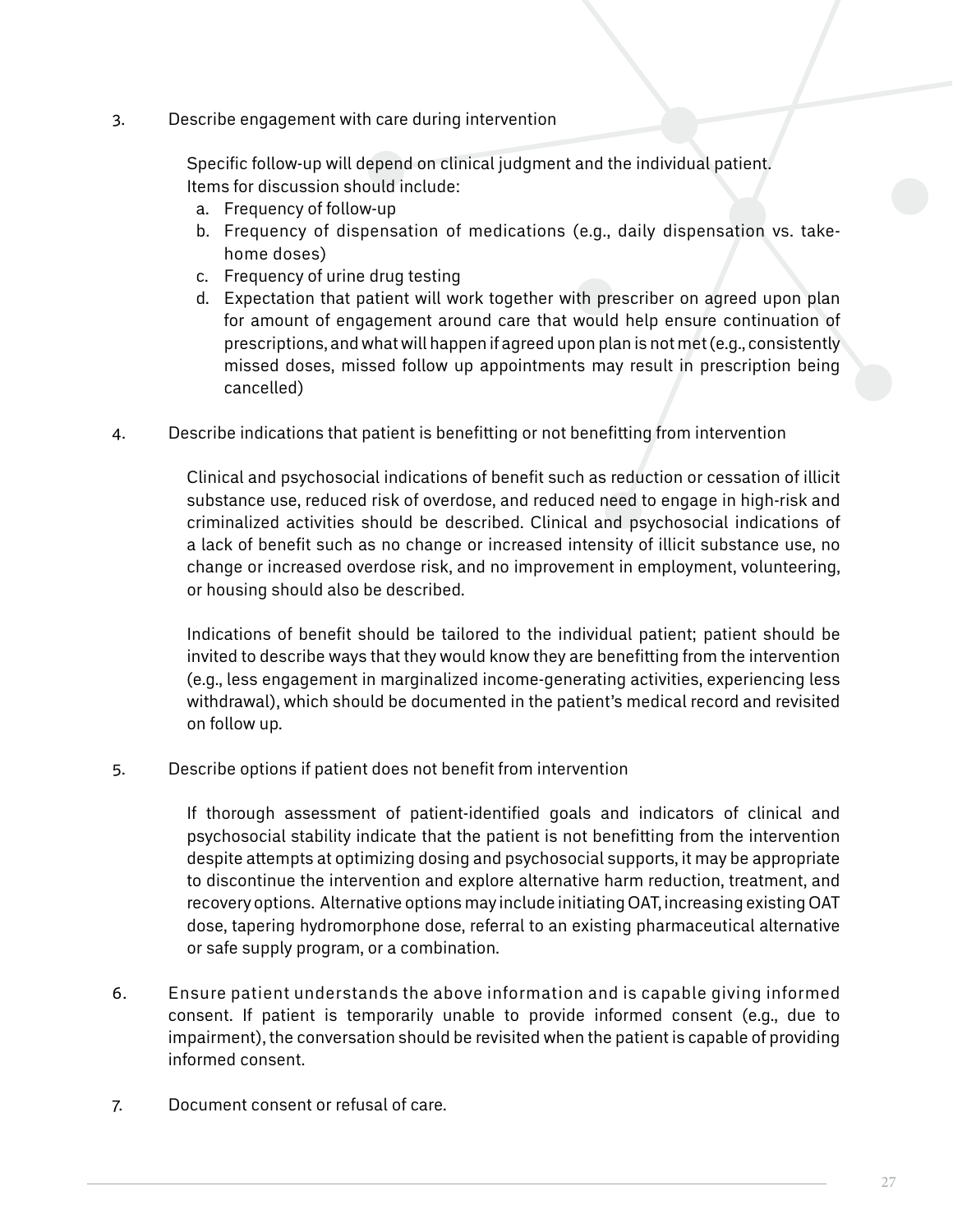## <span id="page-27-0"></span>**Appendix 2: Authorship List**

#### Development Process

This practice update was developed by the authorship committee listed below. As part of the development process, broad consultation was sought from key stakeholders, including health systems partners, OAT prescribers in BC, and people with lived and living experience.

### Authorship List

Paxton Bach, MD MSc FRCPC FASAM; Co-Medical Director, BC Centre on Substance Use

Hancke de Kock, MD; Medical Lead, Addiction Medicine, Interior Health

Guy Felicella, Peer Clinical Advisor, BC Centre on Substance Use

Ash Heaslip, MD CCFP MPH dISAM PhD (candidate); Acting Medical Director, Addiction Medicine, Island Health

Cheyenne Johnson, RN MPH CCRP; Executive Director, BC Centre on Substance Use

Leslie Lappalainen, MD CCFP CAC (AM) dip ABAM; Medical Lead for Addiction Medicine, Interior Health Authority; Addiction Medicine Physician—Kelowna General Hospital

Gerrard Prigmore, MG BCh MRCGP DFSRH CCFP(A) DABAM FASAM; Medical Lead, Addiction and Harm Reudction, Northern Health Authority

Josey Ross, MA; Associate Director, Education and Clinical Activities, BC Centre on Substance Use

Nel Wieman, MSc MD FRCPC; Acting Deputy Chief Medical Officer, First Nations Health Authority

#### Acknowledgements

The BCCSU would like to acknowledge Maryam Babaei and Nina Chhita for editorial assistance and Kevin Hollett for design assistance.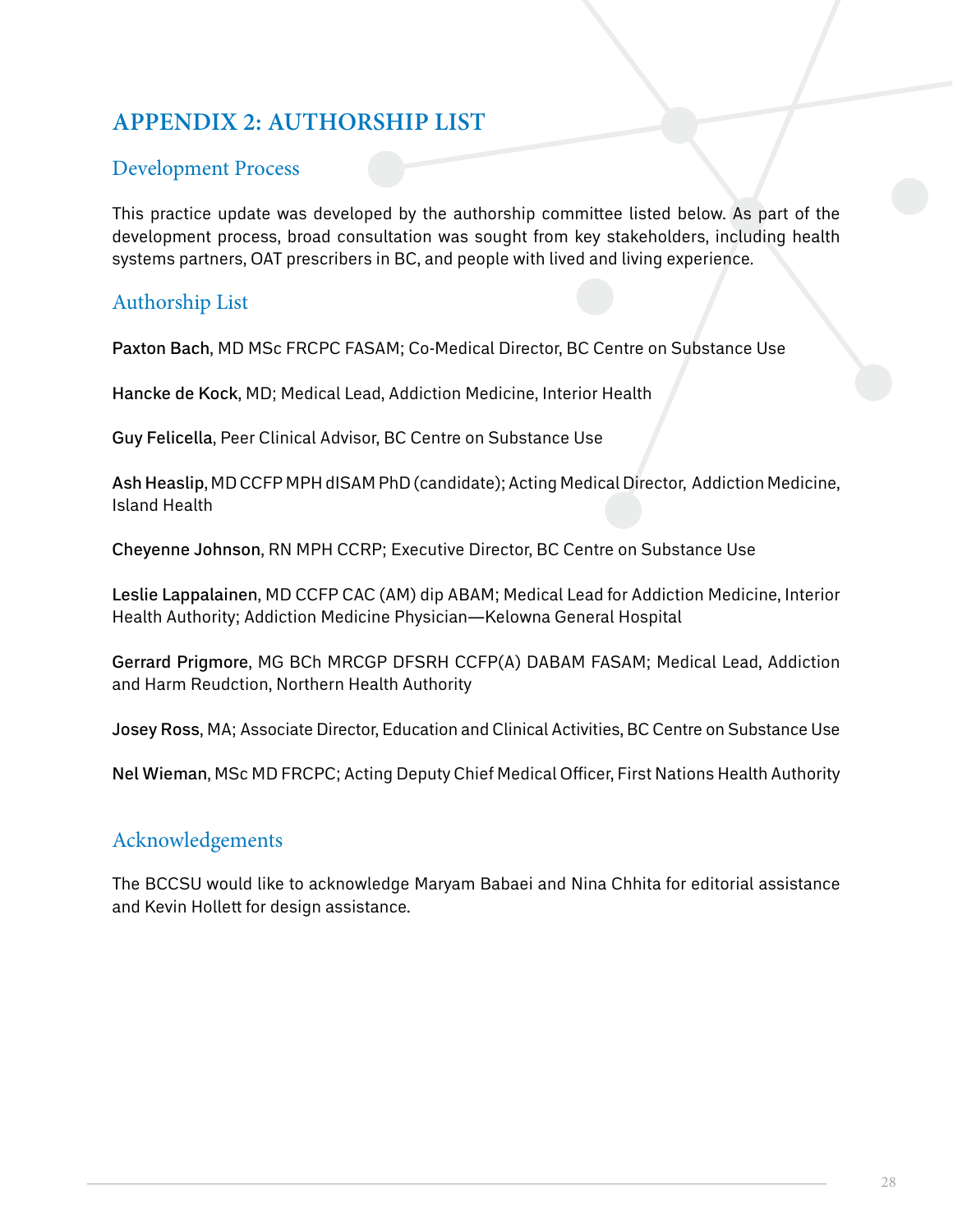## **REFERENCES**

- 1. BC Coroners Service. Illicit Drug Overdose Deaths in BC: January 1, 2010–October 31, 2021. In: Ministry of Public Safety and Solicitor General, ed. Burnaby, BC: Office of the Chief Coroner; 2021.
- 2. BC Coroners Service. Illicit Drug Overdose Deaths in BC: January 1, 2010–September 30, 2020. In: Ministry of Public Safety and Solicitor General, ed. Burnaby, BC: Office of the Chief Coroner; 2020.
- 3. Ye X, Sutherland J, Henry B, Tyndall M, Kendall PRW. At-a-glance Impact of drug overdoserelated deaths on life expectancy at birth in British Columbia. *Health Promot Chronic Dis Prev Can*. 2018;38(6):248-251.
- 4. BC Centre for Disease Control. Dual Public Health Emergencies: Overdose in BC During COVID-19. 2021.
- 5. BC Coroners Service. BC Coroners Service Death Review Panel: A review of illict drug overdose. 2018.
- 6. Klimas J, Hamilton M-A, Gorfinkel L, Adam A, Cullen W, Wood E. Retention in opioid agonist treatment: a rapid review and meta-analysis comparing observational studies and randomized controlled trials. *Systematic Reviews*. 2021;10(1):216.
- 7. Krebs E, Homayra F, Min JE, et al. Characterizing opioid agonist treatment discontinuation trends in British Columbia, Canada, 2012–2018. *Drug and Alcohol Dependence*. 2021;225:108799.
- 8. Busch M, Klein C, Uhl A, et al. Retention in the Austrian opioid agonist treatment system: a national prospective cohort study. *Harm Reduction Journal*. 2021;18.
- 9. Ghosh SM, Klaire S, Tanguay R, Manek M, Azar P. A Review of Novel Methods To Support The Transition From Methadone and Other Full Agonist Opioids To Buprenorphine/Naloxone Sublingual In Both Community and Acute Care Settings. *Canadian Journal of Addiction*. 2019;10(4):41-50.
- 10. Mattick RP, Breen C, Kimber J, Davoli M. Buprenorphine maintenance versus placebo or methadone maintenance for opioid dependence. *The Cochrane database of systematic reviews*. 2014;2:CD002207.
- 11. Hser YI, Saxon AJ, Huang D, et al. Treatment retention among patients randomized to buprenorphine/naloxone compared to methadone in a multi-site trial. *Addiction*. 2014;109(1):79-87.
- 12. Hämmig R, Kemter A, Strasser J, et al. Use of microdoses for induction of buprenorphine treatment with overlapping full opioid agonist use: the Bernese method. *Substance abuse and rehabilitation*. 2016;7:99-105.
- 13. Moe J, O'Sullivan F, Hohl CM, et al. Short communication: Systematic review on effectiveness of micro-induction approaches to buprenorphine initiation. *Addictive behaviors*. 2021;114:106740.
- 14. Teck JTW, Baldacchino A. Using microdosing to induct patients into a long-acting injectable buprenorphine depot medication in low threshold community settings: a case study. *Fronteirs in Pharmacology*. 2021;12.
- 15. Azar P, Wong JSH, Jassemi S, et al. A Case Report: Rapid Micro-Induction of Buprenorphine/ Naloxone to Administer Buprenorphine Extended-Release in an Adolescent With Severe Opioid Use Disorder. *The American Journal on Addictions*. 2020;29(6):531-535.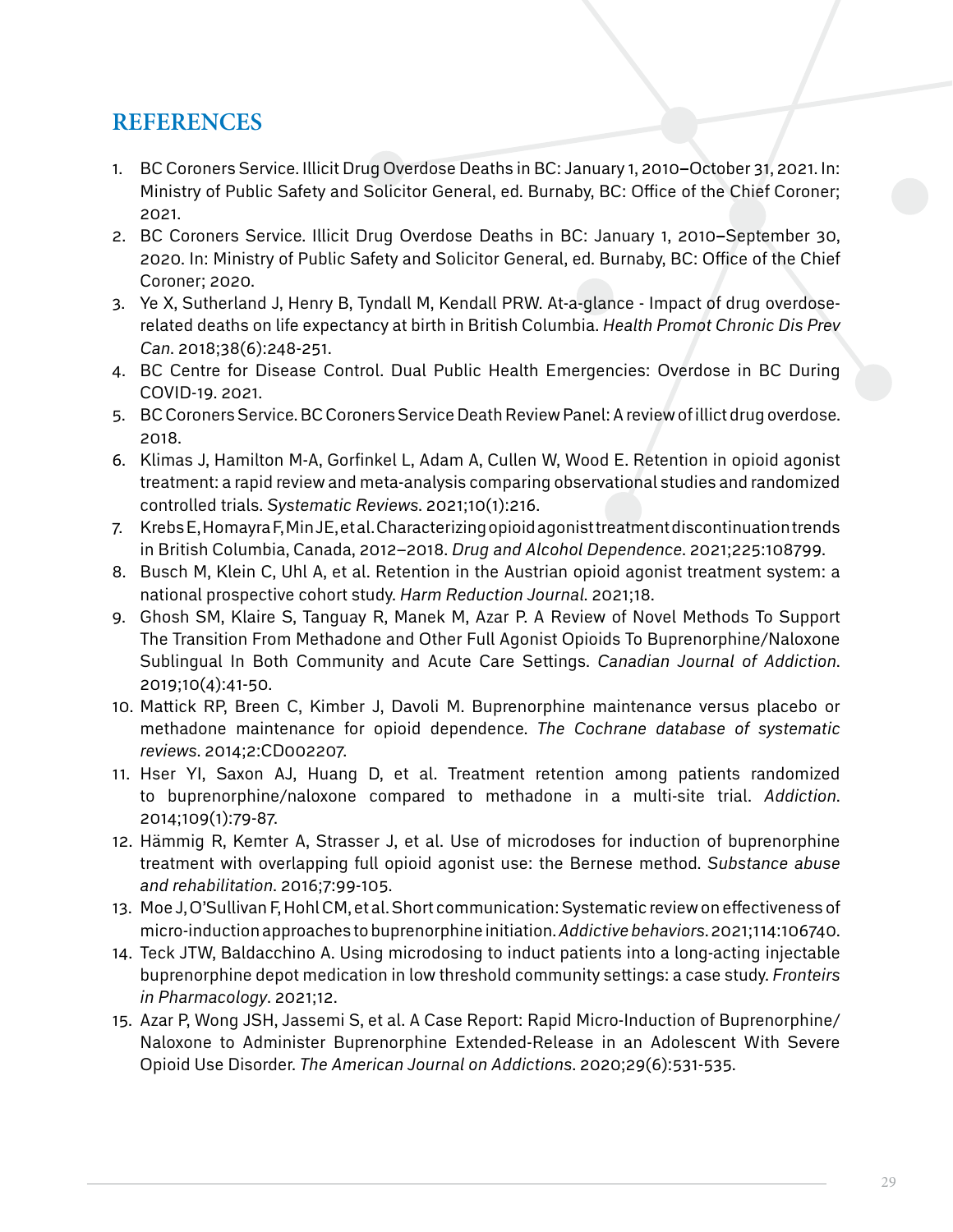- 16. Rozylo J, Mitchell K, Nikoo M, et al. Case report: Successful induction of buprenorphine/ naloxone using a microdosing schedule and assertive outreach. *Addiction Science & Clinical Practice*. 2020;15(1):2.
- 17. Bucheit BM, Joslin T, Turner HN, Wong TE. Ambulatory microdose induction of buprenorphinenaloxone in two adolescent patients with sickle cell disease. *Pediatric Blood & Cancer*. 2020;68(1):e28766.
- 18. Lee DS, Hann JE, Klaire SS, Nikoo M, Negraeff MD, Rezazadeh-Azar P. Rapid Induction of Buprenorphine/Naloxone for Chronic Pain Using a Microdosing Regimen: A Case Report. *A Pract*. 2020;14(2):44-47.
- 19. Wong J, Nikoo M, Westenberg J, et al. Comparing rapid micro-induction and standard induction of buprenorphine/naloxone for treatment of opioid use disorder: protocol for an open-label, parallel-group, superiority, randomized controlled trial. *Addiction Science and Clinical Practice*. 2021;16(11).
- 20. Moe J. Evaluating Buprenorphine/naloxone Microdosing vs. Standard Dosing in Emergency Departments. clinicaltrials.gov2021.
- 21. Haight BR, Learned SM, Laffont CM, et al. Efficacy and safety of a monthly buprenorphine depot injection for opioid use disorder: a multicentre, randomised, double-blind, placebocontrolled, phase 3 trial. *Lancet* (London, England). 2019;393(10173):778-790.
- 22. Andorn AC, Haight BR, Shinde S, et al. Treating Opioid Use Disorder With a Monthly Subcutaneous Buprenorphine Depot Injection: 12-Month Safety, Tolerability, and Efficacy Analysis. *J Clin Psychopharmacol*. 2020;40(3):231-239.
- 23. Ling W, Nadipelli V, Ronquest N, et al. 2019 ASAM Annual Conference Poster Abstracts. *Journal of Addiction Medicine*. 2019;13(3):E1-E42.
- 24. Lintzeris N, Dunlop AJ, Haber PS, et al. Patient-Reported Outcomes of Treatment of Opioid Dependence With Weekly and Monthly Subcutaneous Depot vs Daily Sublingual Buprenorphine: A Randomized Clinical Trial. *JAMA Netw Open*. 2021;4(5):e219041.
- 25. Ndegwa S, Pant S, Pohar S, Mierzwinski-Urban M. Buprenorphine implant for the treatment of opioid use disorder. Ottawa: CADTH;2017.
- 26. Knight Therapeutics. Knight Therapeutics announces Canadian regulatory approval for PROBUPHINE™ for opioid drug dependence. 2018.
- 27. Stewart S. Titan Pharma's Probuphine listed on additional provincial drug plans in Canada. BioTuesdays 2020; [https://biotuesdays.com/2020/02/12/titan-pharmas-probuphine-listed](https://biotuesdays.com/2020/02/12/titan-pharmas-probuphine-listed-on-additional-provincial-drug-plans-in-canada/)[on-additional-provincial-drug-plans-in-canada/](https://biotuesdays.com/2020/02/12/titan-pharmas-probuphine-listed-on-additional-provincial-drug-plans-in-canada/).
- 28. BC Ministry of Health. BC PharmaCare Formulary Search. [https://pharmacareformularysearch.](https://pharmacareformularysearch.gov.bc.ca/faces/Search.xhtml) [gov.bc.ca/faces/Search.xhtml](https://pharmacareformularysearch.gov.bc.ca/faces/Search.xhtml).
- 29. BC Ministry of Health. Drug Coverage Decision for B.C. PharmaCare: Probuphine. 2018.
- 30. Health Canada. Important safety information on SUBOXONE (buprenorphine and naloxone) and the risk of overdose or underdose when switching between dosage forms or routes of administration. Government of Canada; 2021.
- 31. Indivior UK Limited and Pharma Importing Inc. Suboxone Product Monograph. 2020.
- 32. Bahorik AL, Satre DD, Kline-Simon AH, Weisner CM, Young-Wolff KC, Campbell CI. Alcohol, marijuana, and opioid use disorders: 5-Year patterns and characteristics of emergency department encounters. *Subst Abus*. 2018;39(1):59-68.
- 33. Otterstatter MC, Crabtree A, Dobrer S, et al. Patterns of health care utilization among people who overdosed from illegal drugs: a descriptive analysis using the BC Provincial Overdose Cohort. *Health Promot Chronic Dis Prev Can*. 2018;38(9):328-333.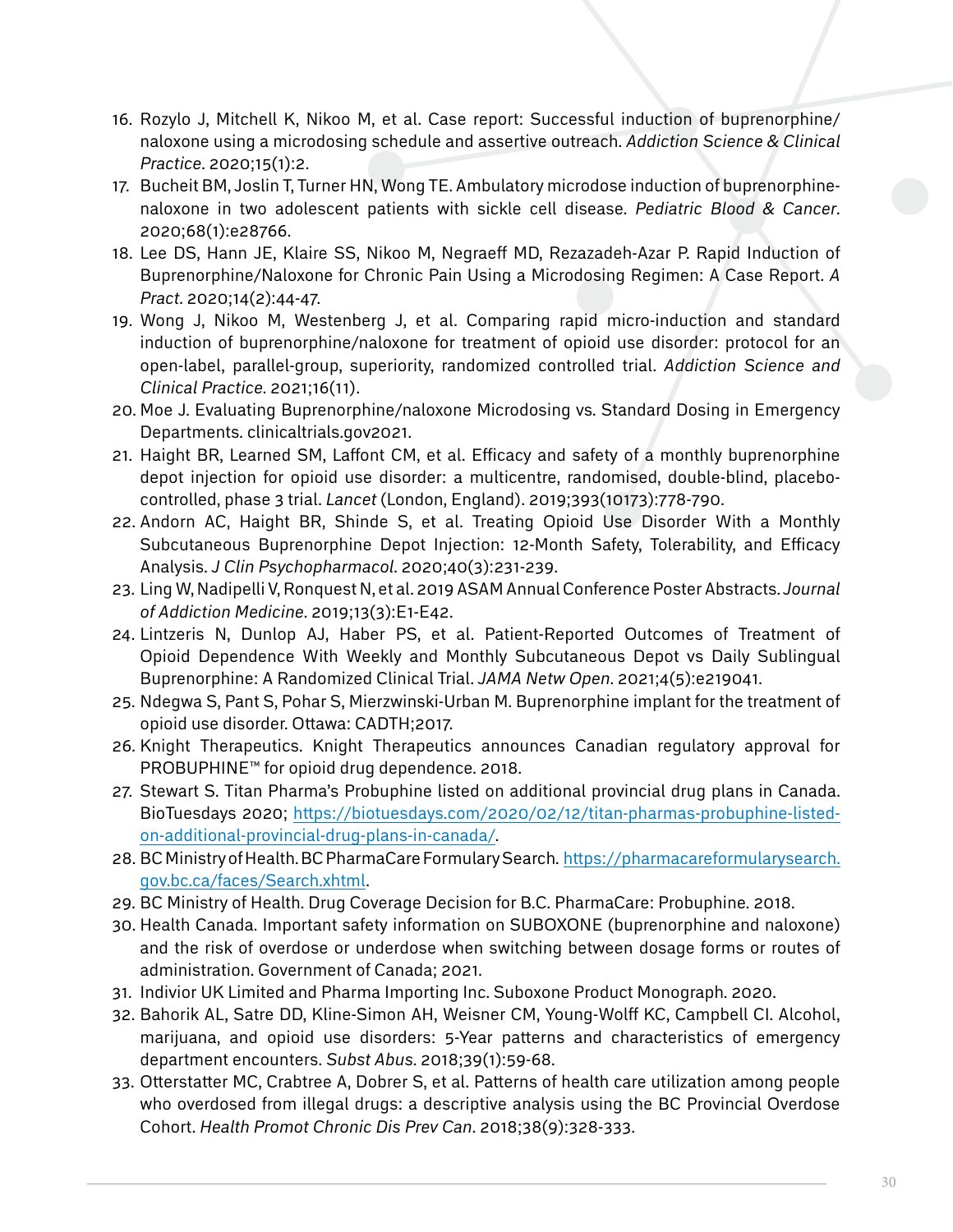- 34. D'Onofrio G, O'Connor PG, Pantalon MV, et al. Emergency department-initiated buprenorphine/naloxone treatment for opioid dependence: a randomized clinical trial. *Jama*. 2015;313(16):1636-1644.
- 35. D'Onofrio G, Chawarski MC, O'Connor PG, et al. Emergency Department-Initiated Buprenorphine for Opioid Dependence with Continuation in Primary Care: Outcomes During and After Intervention. *J Gen Intern Med*. 2017;32(6):660-666.
- 36. Edwards FJ, Wicelinski R, Gallagher N, McKinzie A, White R, Domingos A. Treating Opioid Withdrawal With Buprenorphine in a Community Hospital Emergency Department: An Outreach Program. *Ann Emerg Med*. 2020;75(1):49-56.
- 37. Srivastava A, Kahan M, Njoroge I, Sommer LZ. Buprenorphine in the emergency department: Randomized clinical controlled trial of clonidine versus buprenorphine for the treatment of opioid withdrawal. *Can Fam Physician*. 2019;65(5):e214-e220.
- 38. Hu T, Snider-Adler M, Nijmeh L, Pyle A. Buprenorphine/naloxone induction in a Canadian emergency department with rapid access to community-based addictions providers. *Cjem*. 2019;21(4):492-498.
- 39. McNeil R, Kerr T, Anderson S, et al. Negotiating structural vulnerability following regulatory changes to a provincial methadone program in vancouver, canada: A qualitative study. *Social Science & Medicine*. 2015;133:168-176.
- 40. Greer AM, Hu S, Amlani A, Moreheart S, Sampson O, Buxton JA. Patient perspectives of methadone formulation change in British Columbia, Canada: outcomes of a provincial survey. *Substance abuse treatment, prevention, and policy*. 2016;11:3-3.
- 41. Socias ME, Wood E, McNeil R, et al. Unintended impacts of regulatory changes to British Columbia Methadone Maintenance Program on addiction and HIV-related outcomes: An interrupted time series analysis. *Int J Drug Policy*. 2017;45:1-8.
- 42. Mosdol A, Ding KY, Hov L. Alternative Opioid Agonists in the Treatment of Opioid Dependence: A Systematic Review. Oslo, Norway: Knowledge Centre for the Health Services at The Norwegian Institute of Public Health (NIPH). Copyright (c) 2017 by The Norwegian Institute of Public Health (NIPH).2017.
- 43. Klimas J, Gorfinkel L, Giacomuzzi SM, et al. Slow release oral morphine versus methadone for the treatment of opioid use disorder. *BMJ Open*. 2019;9(4):e025799.
- 44. Kastelic A, Dubajic G, Strbad E. Slow-release oral morphine for maintenance treatment of opioid addicts intolerant to methadone or with inadequate withdrawal suppression. *Addiction*. 2008;103(11):1837-1846.
- 45. Vasilev GN, Alexieva DZ, Pavlova RZ. Safety and efficacy of oral slow release morphine for maintenance treatment in heroin addicts: a 6-month open noncomparative study. Eur Addict Res. 2006;12(2):53-60.
- 46. BC Coroners Service. Illicit Drug Toxicity: Type of Drug Data to January 31,2021. Ministry of Public Safety and Solicitor General. March 2, 2021. Available at: [https://www2.gov.bc.ca/gov/](https://www2.gov.bc.ca/gov/content/life-events/death/coroners-service/statistical-reports) [content/life-events/death/coroners-service/statistical-reports](https://www2.gov.bc.ca/gov/content/life-events/death/coroners-service/statistical-reports).
- 47. Lembke A, Papac J, Humphreys K. Our Other Prescription Drug Problem. *N Engl J Med*. 2018;378:693-695.
- 48. Zawilska JB, Wojcieszak J. An expanding world of new psychoactive substances-designer benzodiazepines. *Neurotoxicology*. 2019;73:8-16.
- 49. Laing MK, Ti L, Marmel A, et al. An outbreak of novel psychoactive substance benzodiazepines in the unregulated drug supply: Preliminary results from a community drug checking program using point-of-care and confirmatory methods. *Int J Drug Policy*. 2021:103169.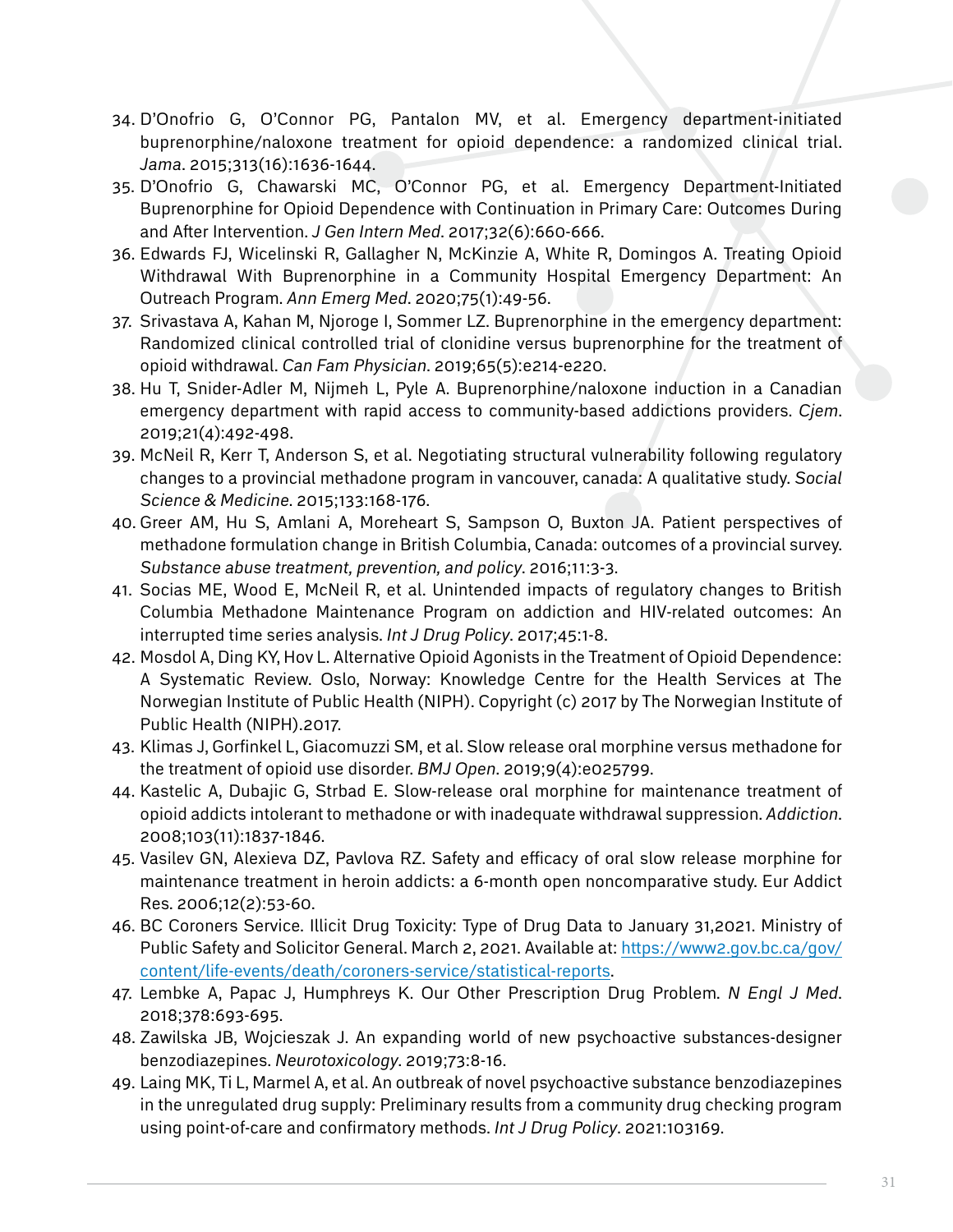- 50. Sun EC, Dixit A, Humphreys K, Darnall BD, Baker LC, Mackey S. Association between concurrent use of prescription opioids and benzodiazepines and overdose: retrospective analysis. *BMJ*  (Clinical research ed). 2017;356:j760.
- 51. Dasgupta N, Funk MJ, Proescholdbell S, Hirsch A, Ribisl KM, Marshall S. Cohort Study of the Impact of High-Dose Opioid Analgesics on Overdose Mortality. *Pain Med*. 2016;17(1):85-98.
- 52. Park TW, Saitz R, Ganoczy D, Ilgen MA, Bohnert AS. Benzodiazepine prescribing patterns and deaths from drug overdose among US veterans receiving opioid analgesics: case-cohort study. *BMJ* (Clinical research ed). 2015;350:h2698.
- 53. Hernandez I, He M, Brooks MM, Zhang Y. Exposure-Response Association Between Concurrent Opioid and Benzodiazepine Use and Risk of Opioid-Related Overdose in Medicare Part D Beneficiaries. *JAMA Netw Open*. 2018;1(2):e180919.
- 54. U.S. Food and Drug Administration (FDA). Drug Safety Communications: FDA urges caution about withholding opioid addiction medications from patients taking benzodiazepines or CNS depressants: careful medication management can reduce risks. Rockville, MD2017.
- 55. BC Ministry of Health—Data Stewardship Committee. PharmaNet Data Extract. 2020.
- 56. BC Ministry of Health. Consolidation File (MSP Registration & Premium Billing) Data Extract. 2020.
- 57. British Columbia Ministry of Health. Vital Statistics Death Events. (Vital Statistics BC). Data Extract. 2020.
- 58. British Columbia Ministry of Health. Medical Services Plan (MSP) Payment Information File. Data Extract 2020.
- 59. BC Centre for Disease Control. Unpublished Data: Detection of Hydromorphone Among Persons Identified as Having an Illicit Drug Toxicity Death Since the Introduction of Risk Mitigation Guidance Prescribing. 2021.
- 60. Kennedy MC, Hayashi K, Milloy MJ, Wood E, Kerr T. Supervised injection facility use and allcause mortality among people who inject drugs in Vancouver, Canada: A cohort study. *PLoS Med*. 2019;16(11):e1002964.
- 61. BC Centre on Substance Use. Unpublished Data. 2021.
- 62. Bahji A, Cheng B, Gray S, Stuart H. Reduction in mortality risk with opioid agonist therapy: a systematic review and meta-analysis. *Acta Psychiatr Scand*. 2019;140(4):313-339.
- 63. Bahji A, Cheng B, Gray S, Stuart H. Mortality Among People With Opioid Use Disorder: A Systematic Review and Meta-analysis. *J Addict Med*. 2020;14(4):e118-e132.
- 64. Moe J, Chong M, Zhao B, Scheuermeyer FX, Purssell R, Slaunwhite A. Death after emergency department visits for opioid overdose in British Columbia: a retrospective cohort analysis. *CMAJ open*. 2021;9(1):E242-e251.
- 65. Leece P, Chen C, Manson H, et al. One-Year Mortality After Emergency Department Visit for Nonfatal Opioid Poisoning: A Population-Based Analysis. *Ann Emerg Med*. 2020;75(1):20-28.
- 66. BC Centre for Disease Control. Knowledge Update: Post-mortem detection of hydromorphone among persons identified as having an illicit drug toxicity death since the introduction of Risk Mitigation Guidance prescribing. 2021.
- 67. Ranger C, Hobbs H, Cameron F, et al. Co/Lab Practice Brief: Implementing the Victoria SAFER Initiative. In: Research CIfSU, ed. Victoria, BC: University of Victoria; 2021.
- 68. Vancouver Coastal Health. Unpublished Data. 2021.
- 69. Mathew N, Wong J, Krausz M. An inside look at BC's illicit drug market during the COVID-19 pandemic. *British Columbia medical journal*. 2021;63:9-13, 19.